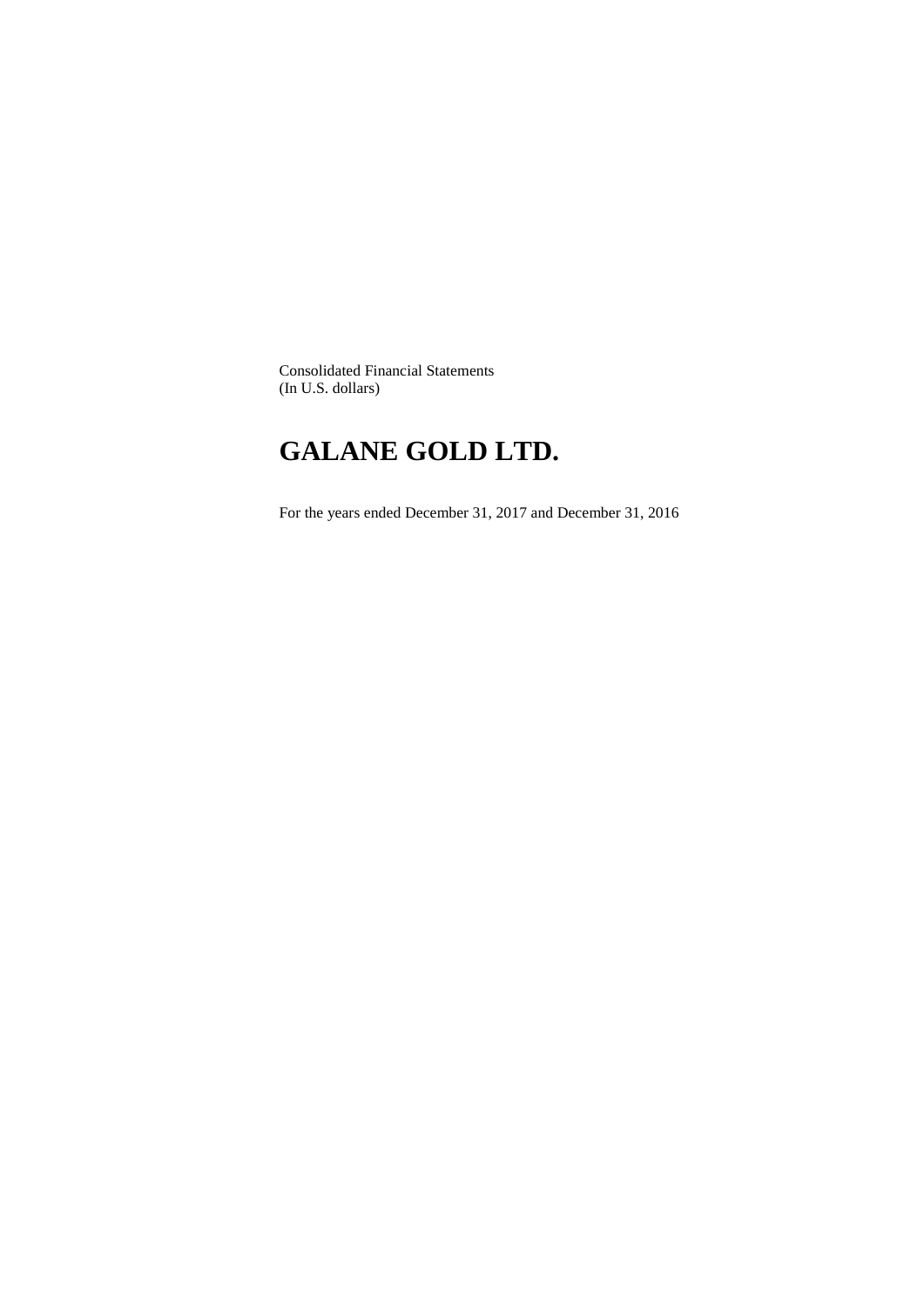

April 16, 2018

## **Independent Auditor's Report**

## **To the Shareholders of Galane Gold Ltd.**

We have audited the accompanying consolidated financial statements of Galane Gold Ltd., which comprise the consolidated statements of financial position as at December 31, 2017 and December 31, 2016 and the consolidated statements of loss and comprehensive loss, changes in equity and cash flows for the years then ended, and the related notes, which comprise a summary of significant accounting policies and other explanatory information.

## **Management's responsibility for the consolidated financial statements**

Management is responsible for the preparation and fair presentation of these consolidated financial statements in accordance with International Financial Reporting Standards, and for such internal control as management determines is necessary to enable the preparation of consolidated financial statements that are free from material misstatement, whether due to fraud or error.

## **Auditor's responsibility**

Our responsibility is to express an opinion on these consolidated financial statements based on our audits. We conducted our audits in accordance with Canadian generally accepted auditing standards. Those standards require that we comply with ethical requirements and plan and perform the audit to obtain reasonable assurance about whether the consolidated financial statements are free from material misstatement.

An audit involves performing procedures to obtain audit evidence about the amounts and disclosures in the consolidated financial statements. The procedures selected depend on the auditor's judgment, including the assessment of the risks of material misstatement of the consolidated financial statements, whether due to fraud or error. In making those risk assessments, the auditor considers internal control relevant to the entity's preparation and fair presentation of the financial statements in order to design audit procedures that are appropriate in the circumstances, but not for the purpose of expressing an opinion on the effectiveness of the entity's internal control. An audit also includes evaluating the appropriateness of accounting policies used and the reasonableness of accounting estimates made by management, as well as evaluating the overall presentation of the consolidated financial statements

We believe that the audit evidence we have obtained in our audits is sufficient and appropriate to provide a basis for our audit opinion.

*PricewaterhouseCoopers LLP*

"PwC" refers to PricewaterhouseCoopers LLP, an Ontario limited liability partnership.

*PricewaterhouseCoopers Place, 250 Howe Street, Suite 1400, Vancouver, British Columbia, Canada V6C 3S7 T: +1 604 806 7000, F: +1 604 806 7806*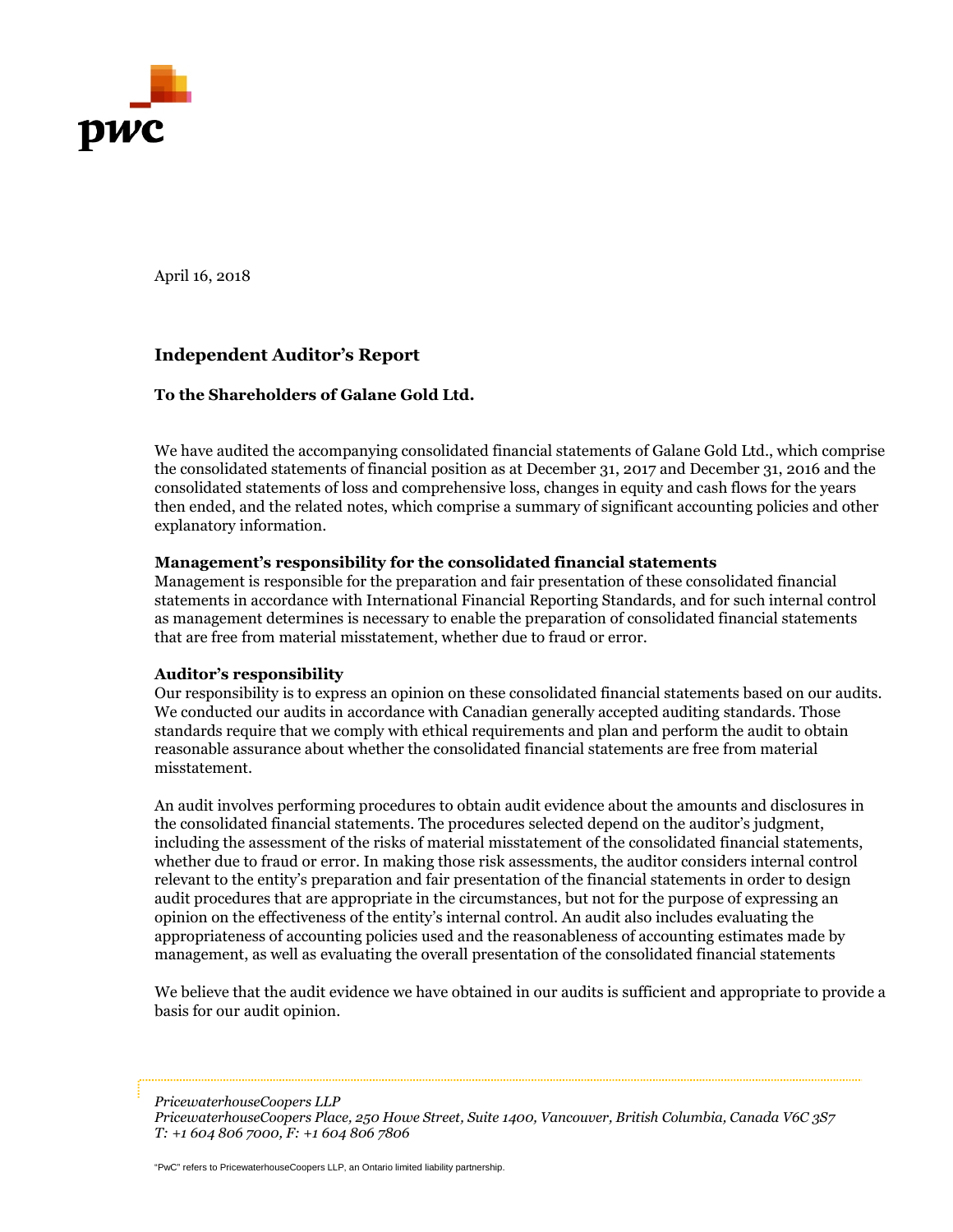

## **Opinion**

In our opinion, the consolidated financial statements present fairly, in all material respects, the financial position of Galane Gold Ltd. as at December 31, 2017 and December 31, 2016 and its financial performance and its cash flows for the years then ended in accordance with International Financial Reporting Standards.

**(Signed) "PricewaterhouseCoopers LLP"** 

**Chartered Professional Accountants**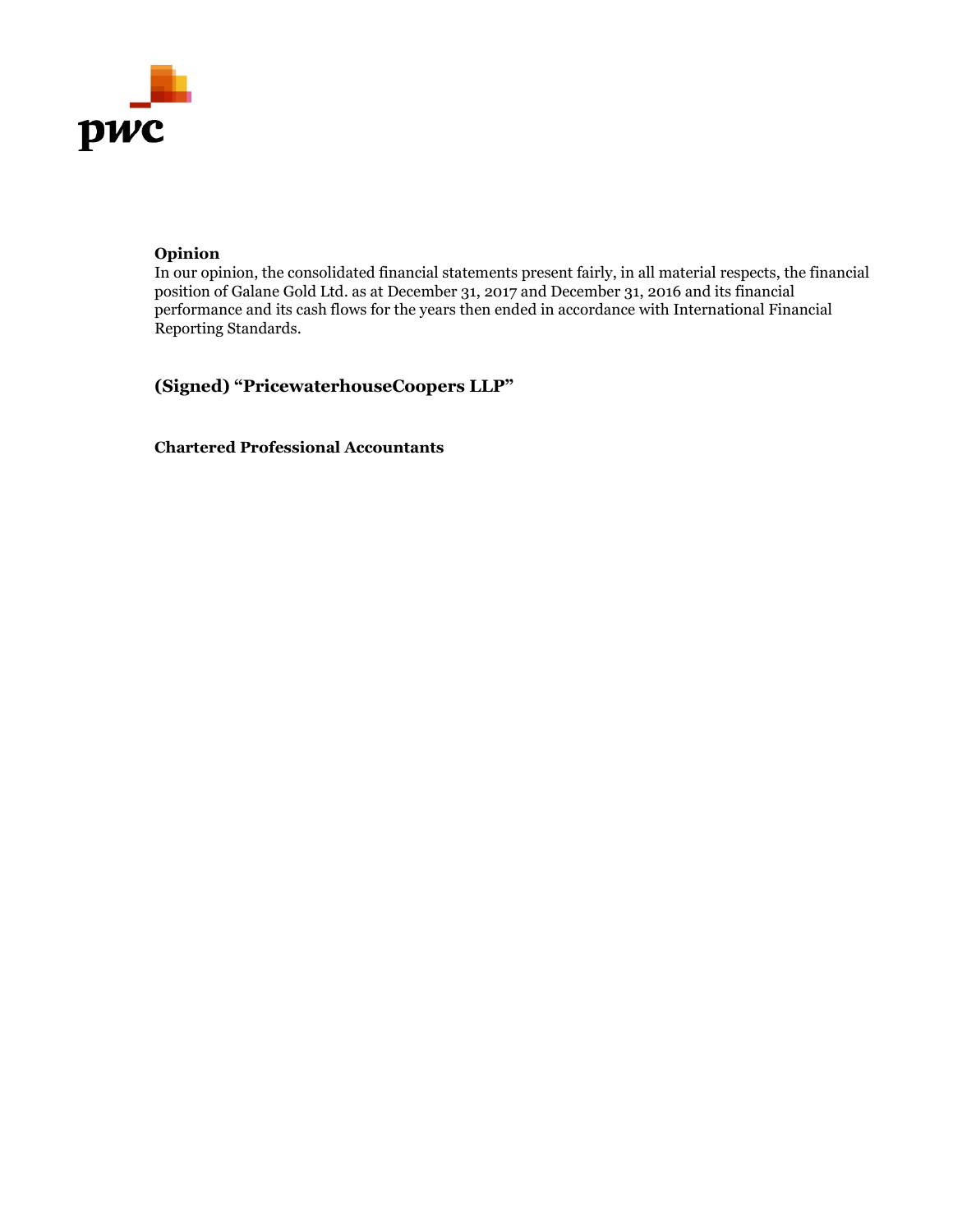Consolidated Statements of Financial Position (In U.S. dollars)

|                                                      | <b>Notes</b>     |              | December 31,   |               | December 31,   |
|------------------------------------------------------|------------------|--------------|----------------|---------------|----------------|
|                                                      |                  |              | 2017           |               | 2016           |
| Assets                                               |                  |              |                |               |                |
|                                                      |                  |              |                |               |                |
| Current assets:                                      |                  |              |                |               |                |
| Cash                                                 |                  | \$           | 2,550,701      | \$            | 823,740        |
| Trade receivables and other current assets           | $\boldsymbol{7}$ |              | 1,582,958      |               | 1,369,988      |
| Inventories                                          | 8                |              | 4,772,353      |               | 6,925,512      |
|                                                      |                  |              | 8,906,012      |               | 9,119,240      |
|                                                      |                  |              |                |               |                |
| Non-current assets:                                  |                  |              |                |               |                |
| Mining properties                                    | 9                |              | 35,231,615     |               | 37,133,946     |
| Plant and equipment                                  | 9                |              | 2,414,229      |               | 2,374,730      |
|                                                      |                  |              | 37,645,844     |               | 39,508,676     |
|                                                      |                  |              |                |               |                |
|                                                      |                  | $\mathbb{S}$ | 46,551,856     | $\mathcal{S}$ | 48,627,916     |
|                                                      |                  |              |                |               |                |
| Liabilities and Shareholders' Equity                 |                  |              |                |               |                |
|                                                      |                  |              |                |               |                |
| <b>Current liabilities:</b>                          |                  |              |                |               |                |
| Accounts payable and accrued liabilities             | 12               | \$           | 10,921,451     | \$            | 11,384,627     |
| Interest-bearing loans and borrowings                | 13               |              | 8,862,616      |               | 6,276,950      |
|                                                      |                  |              | 19,784,067     |               | 17,661,577     |
| Non-current liabilities:                             |                  |              |                |               |                |
| Interest-bearing loans and borrowings                | 13               |              | 6,114,155      |               | 9,181,548      |
| Warrants denominated in a foreign currency           | 15               |              | 31,402         |               | 142,523        |
| Restoration and rehabilitation provision             | 11               |              | 6,530,831      |               | 5,620,295      |
|                                                      |                  |              | 12,676,388     |               | 14,944,366     |
|                                                      |                  |              |                |               |                |
| Equity                                               |                  |              |                |               |                |
| Share capital                                        | 15               |              | 37,348,880     |               | 37,139,370     |
| Reserves                                             | 15               |              | 2,280,668      |               | 2,077,781      |
| Deficit                                              |                  |              | (25, 538, 147) |               | (23, 195, 178) |
| Equity attributable to Galane Gold Ltd. Shareholders |                  |              | 14,091,401     |               | 16,021,973     |
|                                                      |                  |              |                |               |                |
|                                                      |                  | \$           | 46,551,856     | \$            | 48,627,916     |

Commitments and contingencies (note 17)

Approved and authorized by the Board on April 16, 2018:

| Ravi Sood " | _qan "<br>"lan |  |
|-------------|----------------|--|
|             |                |  |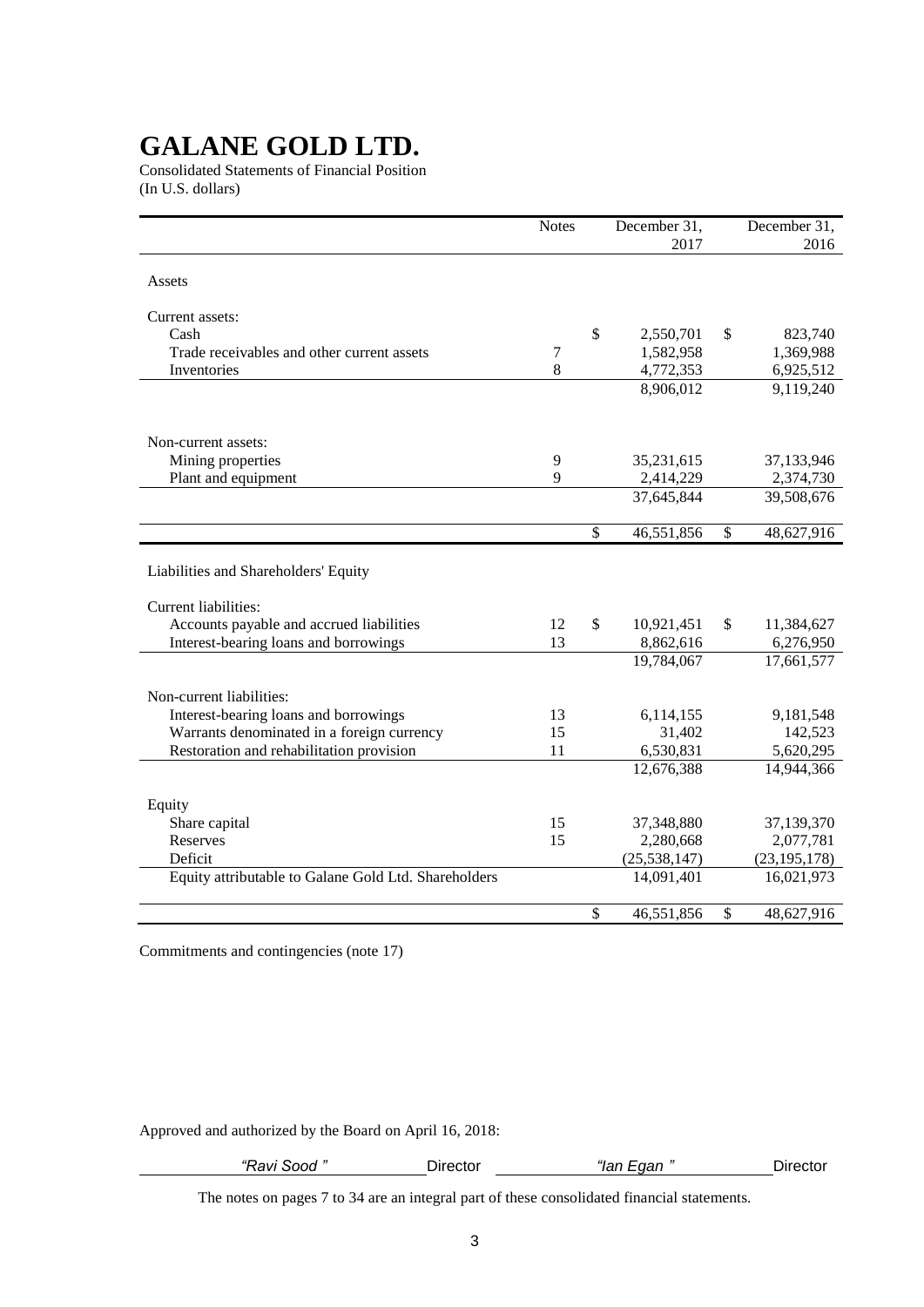Consolidated Statements of Loss and Comprehensive Loss (In U.S. dollars)

Years ended December 31, 2017 and December 31, 2016

|                                                  | <b>Note</b> | 2017              | 2016              |
|--------------------------------------------------|-------------|-------------------|-------------------|
|                                                  |             |                   |                   |
| Mining revenue                                   |             | \$<br>37,295,656  | \$<br>32,664,379  |
| Mining cost                                      | 16          | 35,564,762        | 33,969,498        |
| Earnings (loss) from mining operations           |             | 1,730,894         | (1,305,119)       |
| Expenses:                                        |             |                   |                   |
| <b>Exploration costs</b>                         |             | 220,869           | 26,527            |
| Foreign exchange loss                            |             | 1,710,944         | 1,710,398         |
| Corporate general and administration             | 16          | 1,879,748         | 2,098,602         |
| Financing costs                                  | 16          | 1,193,001         | 858,310           |
| Other (income) expenses                          | 16          | (930, 699)        | 663,859           |
|                                                  |             | 4,073,863         | 5,357,696         |
|                                                  |             |                   |                   |
| Loss for the year before taxation                |             | (2,342,969)       | (6,662,815)       |
| Taxation                                         | 14          |                   |                   |
| Net loss and comprehensive loss for the year     |             | \$<br>(2,342,969) | \$<br>(6,662,815) |
|                                                  |             |                   |                   |
| Attributable to:                                 |             |                   |                   |
| Equity holders of Galane Gold Ltd.               |             | \$<br>(2,342,969) | \$<br>(5,916,740) |
| Non-controlling interest                         |             |                   | (746, 075)        |
| Net loss and comprehensive loss for the year     |             | \$<br>(2,342,969) | \$<br>(6,662,815) |
|                                                  |             |                   |                   |
| Basic loss per common share                      | 15          | \$<br>(0.02)      | \$<br>(0.05)      |
| Diluted loss per common share                    | 15          | \$<br>(0.02)      | \$<br>(0.05)      |
|                                                  |             |                   |                   |
| Weighted average number of common shares – basic | 15          | 146,410,997       | 117,591,580       |
| Weighted average number of common shares         | 15          | 146,410,997       | 117,591,580       |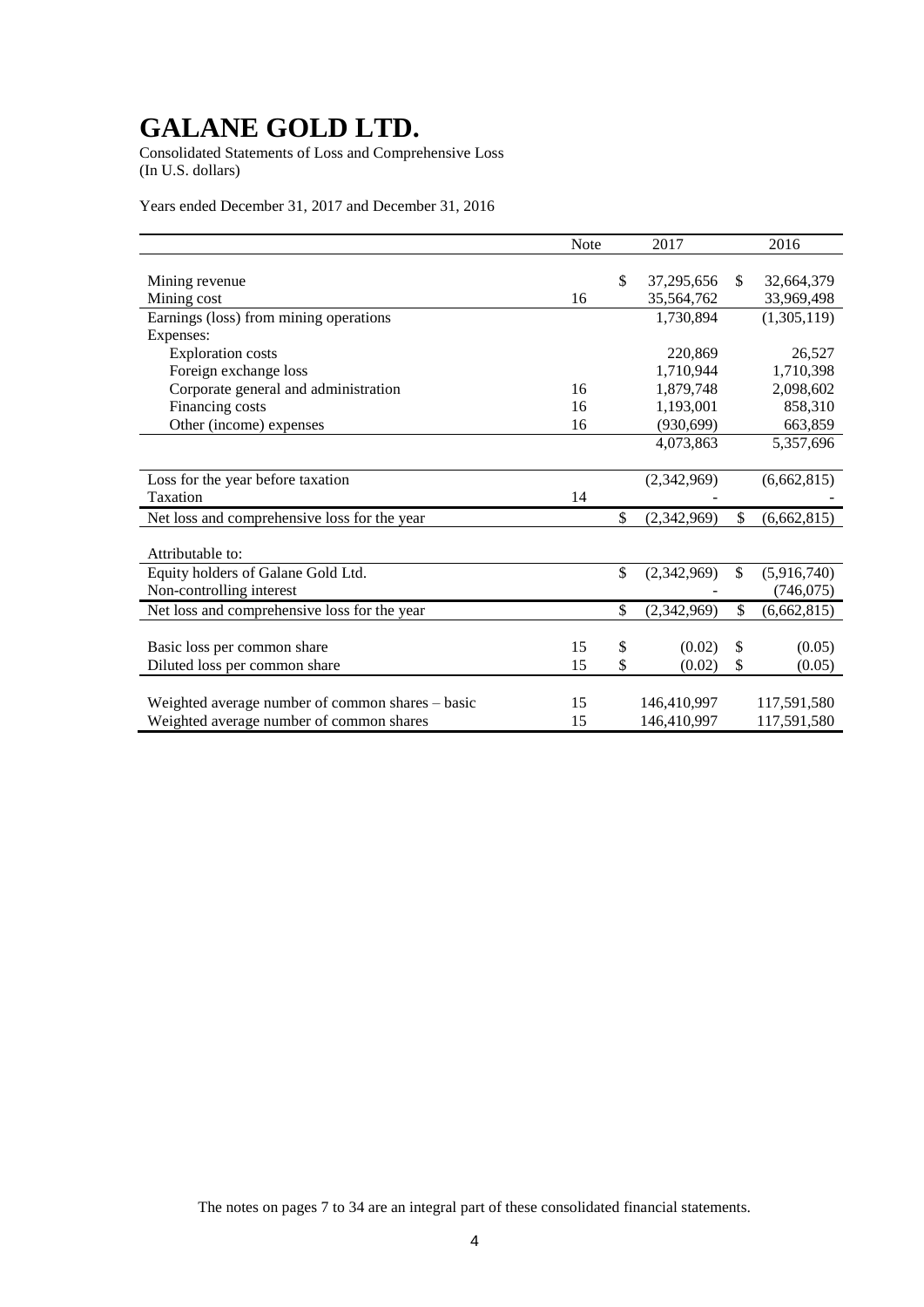Consolidated Statements of Changes in Equity (In U.S. Dollars)

Years ended December 31, 2017 and December 31, 2016

|                                        |                         | <b>Capital Stock</b><br><b>Reserves</b> |                  |                                                            |                |                                                         |                                               |                  |
|----------------------------------------|-------------------------|-----------------------------------------|------------------|------------------------------------------------------------|----------------|---------------------------------------------------------|-----------------------------------------------|------------------|
|                                        | <b>Not</b><br><b>es</b> | <b>Number</b>                           | Amount           | <b>Stock</b><br><b>Deficit</b><br><b>based</b><br>payments |                | <b>Attributable</b><br>to Galane<br><b>Shareholders</b> | Non-<br><b>Controlling</b><br><b>Interest</b> | <b>Total</b>     |
|                                        |                         |                                         |                  |                                                            |                |                                                         |                                               |                  |
| <b>Balance as at December 31, 2015</b> |                         | 71,314,442                              | 36,401,916<br>S. | \$1,814,369                                                | (16,760,292)   | 21,455,993                                              | 610,811                                       | 22,066,804<br>S. |
| <b>Rights Offering</b>                 | 15                      | 71,314,442                              | 555,331          |                                                            |                | 555,331                                                 |                                               | 555,331          |
| Stock-based compensation               | 15                      |                                         |                  | 274,745                                                    |                | 274,745                                                 |                                               | 274,745          |
| Participation in share purchase plan   | 15                      | 120,000                                 | 11,333           | (11, 333)                                                  |                |                                                         |                                               |                  |
| Non-controlling interest acquisition   |                         | 2,340,094                               | 170,790          |                                                            | (518, 146)     | (347, 356)                                              | 135,264                                       | (212,092)        |
| Net loss for the year                  |                         |                                         |                  |                                                            | (5,916,740)    | (5,916,740)                                             | (746, 075)                                    | (6,662,815)      |
| <b>Balance as at December 31, 2016</b> |                         | 145,088,978                             | 37,139,370       | 2,077,781                                                  | (23, 195, 178) | 16,021,973                                              | $\sim$                                        | 16,021,973       |
| Stock-based compensation               | 15                      |                                         |                  | 271,298                                                    |                | 271,298                                                 |                                               | 271,298          |
| Warrants expired and unexercised       | 15                      |                                         |                  | 113,349                                                    |                | 113,349                                                 |                                               | 113,349          |
| Deferred share units issued            | 15                      | 965,782                                 | 164,431          | (164, 431)                                                 |                |                                                         |                                               |                  |
| Options exercised                      |                         | 750,000                                 | 45,079           | (17, 329)                                                  |                | 27,750                                                  |                                               | 27,750           |
| Net loss for the year                  |                         |                                         |                  |                                                            | (2,342,969)    | (2,342,969)                                             |                                               | (2,342,969)      |
| <b>Balance as at December 31, 2017</b> |                         | 146,804,760                             | 37,348,880       | 2,280,668                                                  | (25, 538, 147) | 14,091,401                                              |                                               | 14,091,401       |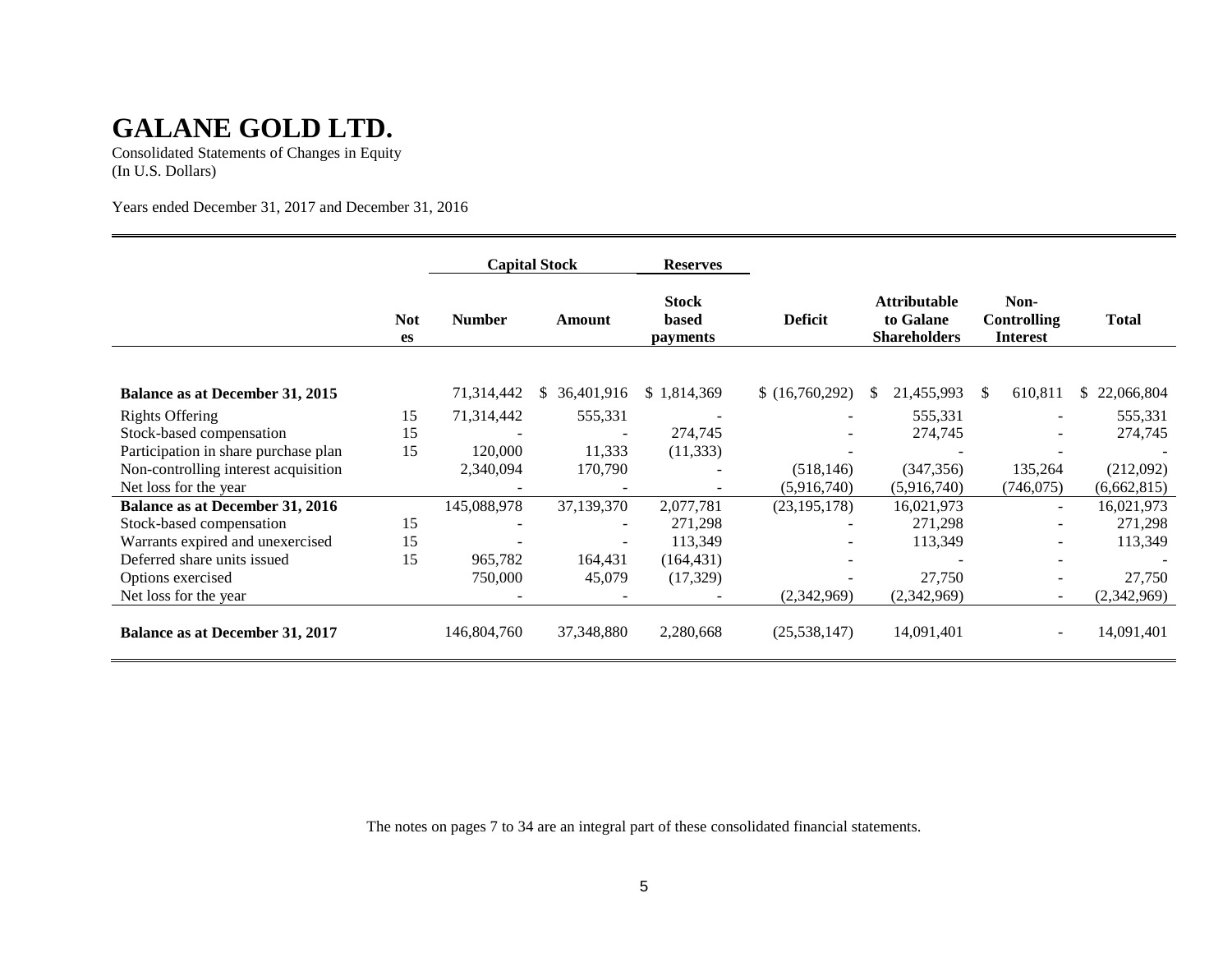Consolidated Statements of Cash Flows (In U.S. Dollars)

Years ended December 31, 2017 and December 31, 2016

|                                                                       | <b>Notes</b> | 2017             | 2016              |
|-----------------------------------------------------------------------|--------------|------------------|-------------------|
|                                                                       |              |                  |                   |
| Cash flows from operating activities:                                 |              | \$               |                   |
| Net loss for the year<br>Items not involving cash:                    |              | (2,342,969)      | \$<br>(6,662,815) |
|                                                                       |              |                  | 86,801            |
| Capitalised critical spares expensed<br>Depreciation and amortization | 9            | 4,161,119        | 4,080,964         |
| Stock based compensation                                              | 15           | 271,298          | 274,745           |
| Accretion                                                             | 11           | 390,916          | 234,542           |
|                                                                       | 16           | 799,857          |                   |
| Interest expense                                                      |              |                  | 625,011           |
| Foreign exchange                                                      |              | 700,807<br>2,228 | 408,264           |
| Loss (gain) on revaluation of warrants                                |              |                  | (1,242)           |
| Deferral of royalties payable                                         | 13, 17       | 1,915,633        | 1,702,082         |
| Working capital adjustments:                                          |              |                  |                   |
| Change in trade and other receivables                                 |              | (132, 915)       | (476,600)         |
| Change in inventories                                                 |              | 2,153,160        | 1,804,192         |
| Change in trade and other payables                                    |              | (1,010,475)      | 2,596,730         |
|                                                                       |              |                  |                   |
| Cash flows from operating activities                                  |              | 6,908,659        | 4,672,673         |
|                                                                       |              |                  |                   |
| Cash flows from investing activities:                                 |              |                  |                   |
| Acquisition of non-controlling interest                               |              |                  | (78, 616)         |
| Mining assets acquired                                                | 9            | (2, 298, 287)    | (5,002,522)       |
| Cash flows used in investing activities                               |              | (2, 298, 287)    | (5,081,138)       |
|                                                                       |              |                  |                   |
| Cash flow from financing activities:                                  |              |                  |                   |
| Short term note                                                       |              | 499,888          |                   |
| Repayment of short term note                                          |              | (1,000,000)      |                   |
| <b>Rights offering</b>                                                |              |                  | 555,331           |
| Interest paid                                                         |              | (28, 233)        | (101, 943)        |
| Options exercised                                                     |              | 27,750           |                   |
| Repayment of interest bearing loans                                   |              | (1,961,767)      | (1,011,000)       |
| Capital lease obligation paid                                         |              | (426, 363)       | (101, 626)        |
| Cash flows used in financing activities                               |              | (2,888,725)      | (659, 238)        |
|                                                                       |              |                  |                   |
| Increase (Decrease) in cash                                           |              | 1,721,647        | (1,067,703)       |
|                                                                       |              |                  |                   |
| Effect of foreign exchange rates on cash                              |              | 5,314            | 4,264             |
|                                                                       |              |                  |                   |
| Cash, at January 1                                                    |              | 823,740          | 1,887,179         |
| Cash, at December 31                                                  |              | \$<br>2,550,701  | \$<br>823,740     |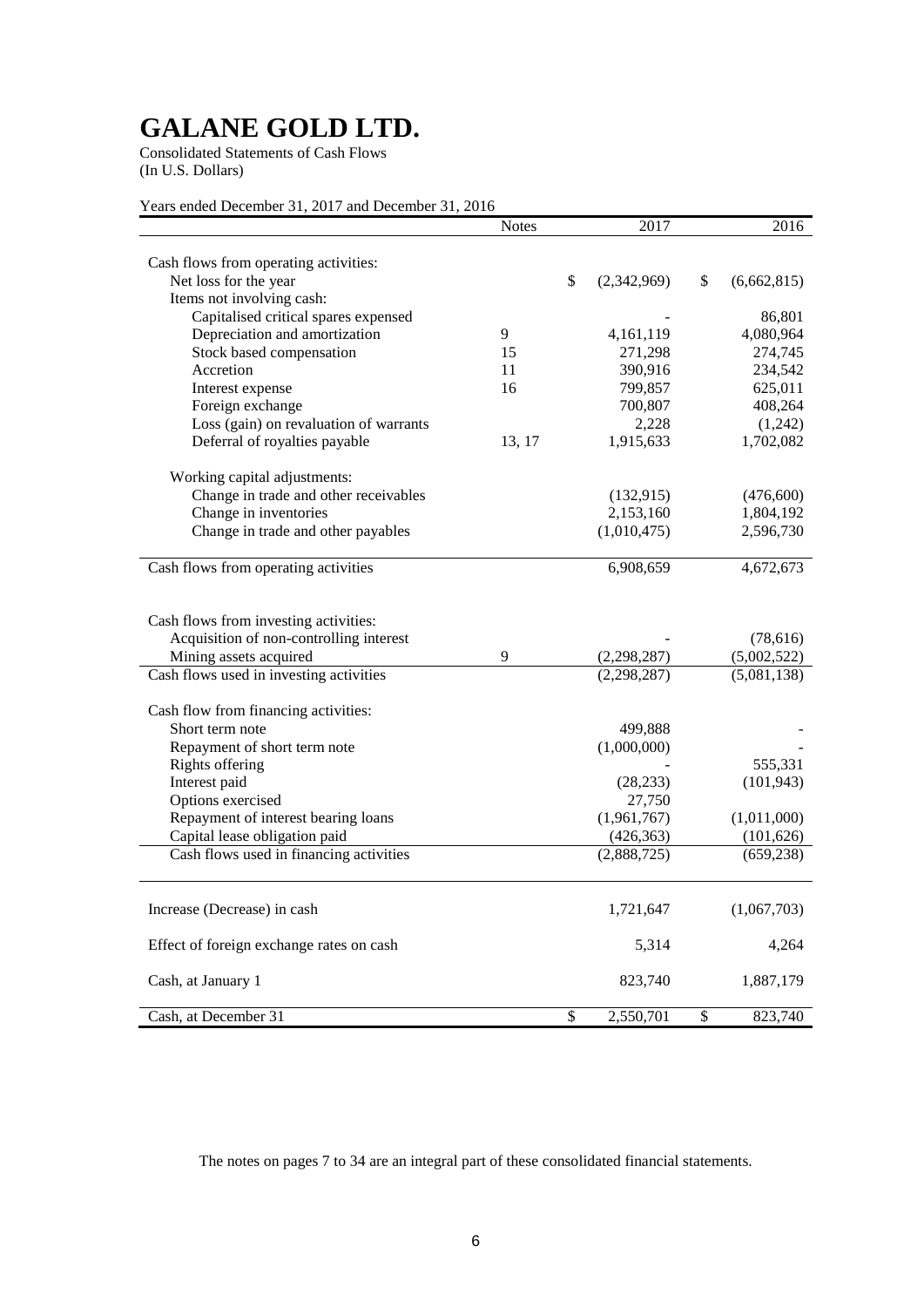Notes to Consolidated Financial Statements (In U.S. dollars) Years ended December 31, 2017 and December 31, 2016

## **1. Corporate Information**

Galane Gold Ltd. (the "Company" or "Galane") operates through its wholly owned subsidiary, Galane Gold Mines Ltd., which was incorporated under the *Business Corporations Act* (Ontario) on November 15, 2010 and whose principal business activities are the exploration for, development of, and operation of gold mining properties. The Company's registered and head office is located at Suite 1800, 181 Bay St., Toronto, Ontario, Canada.

## **2. Liquidity risk**

As at December 31, 2017, the Company had a working capital deficiency of \$10.9 million compared to a deficiency of \$8.5 million at December 31, 2016. Included in working capital as at December 31, 2017 is \$8.4 million due to the government of Botswana relating to outstanding royalty payments. Subsequent to year end, \$8.2 million of this balance has been deferred until after 2018 (see Note 20).

Commencing from January 1, 2018, the Company will be required to pay, on a timely basis, the 5% royalty to the government of Botswana on all future gold sales in accordance with the terms of the royalty. The royalty expense for the year ended December 31, 2017 was \$1.9 million. As a result, for the year ending December 31, 2018 the Company has a debt repayment obligation, after adjusting for the deferred royalties referred to above, of \$1.0 million, which the Company expects to be able to fund from cash flows from operations. During the year ended December 31, 2017, a net of \$2.9 million in interest bearing debt was repaid.

The strength in gold prices and improved operating performance at the Mupane mine have had a positive impact on the Company's operating results, resulting in earnings from mining operations of \$1.7 million in 2017 compared to a loss of \$1.3 million in 2016. In addition, cash flow generated from operations in 2017 was \$6.9 million compared to \$4.7 million in 2016. The Company has no material commitments for capital expenditures at the Mupane mine as of December 31, 2017.

The current commodity price and exchange rate environment can be volatile which may have an impact on the Company's cash flows. Despite the higher gold price currently being realized, the Company continues to review its near term operating plans and to take steps to reduce costs and maximize cash flow generated from operations.

### **3. Basis of preparation:**

#### **(a) Statement of compliance**

The consolidated financial statements of the Company and its subsidiaries have been prepared in accordance with International Financial Reporting Standards, as issued by the International Accounting Standards Board ("IASB"). The consolidated financial statements were approved by the Board of Directors on April 16, 2018.

### **(b) Basis of measurement**

The consolidated financial statements have been prepared on a historical cost basis except for financial instruments which are at fair value. The methods used to measure fair values are discussed in Note 3.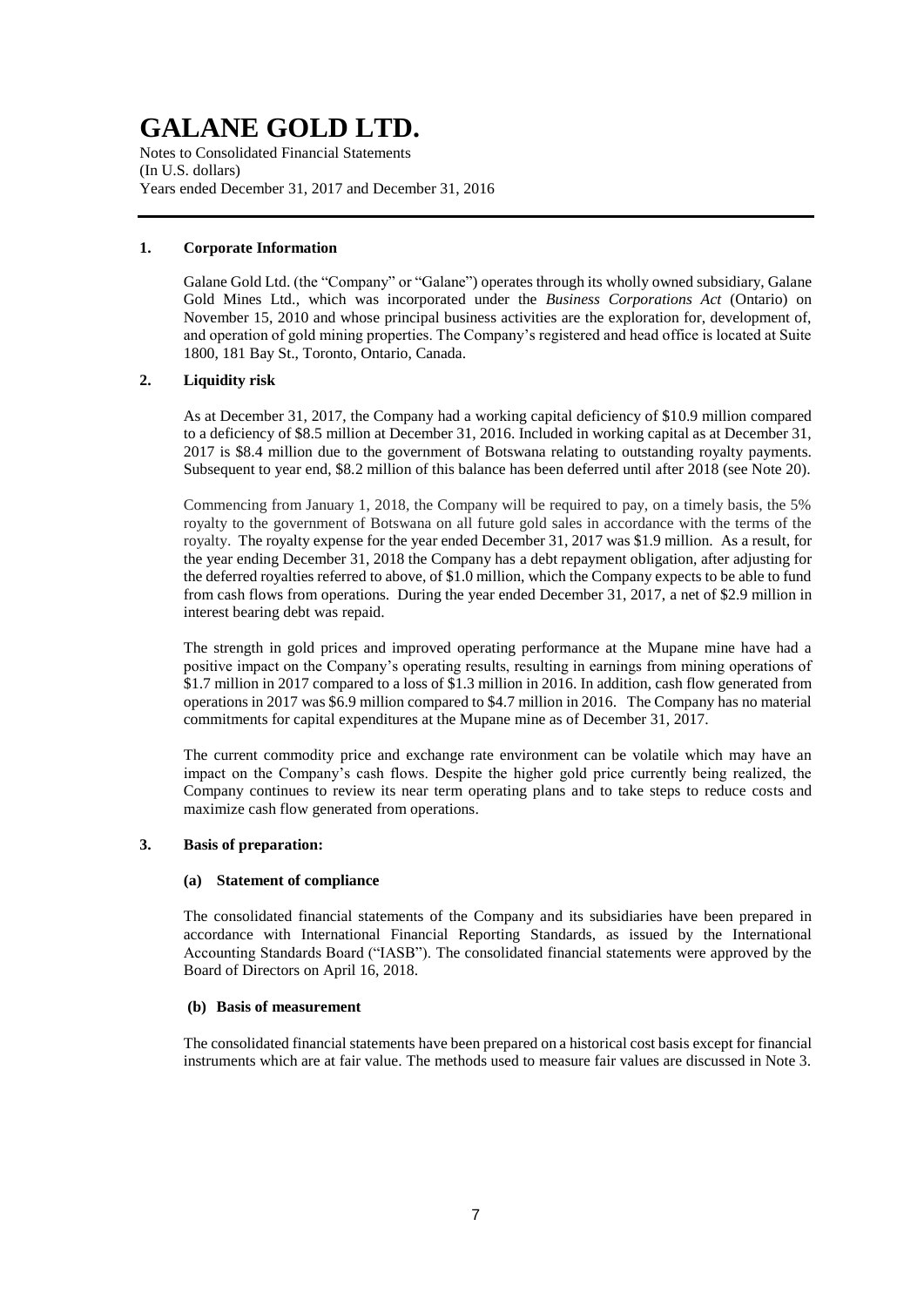Notes to Consolidated Financial Statements In (U.S. dollars) Years ended December 31, 2017 and December 31, 2016

## **(c) Basis of consolidation**

The significant subsidiaries of the Company are accounted for as follows:

|                                 | Country of<br>Incorporation | % equity interest<br>December 31, 2016 | Accounting<br>Method |
|---------------------------------|-----------------------------|----------------------------------------|----------------------|
|                                 |                             |                                        |                      |
| Galane Gold Mines Ltd.          | Canada                      | 100\%                                  | Consolidation        |
| Mupane Gold Mines Limited       | Mauritius                   | 100\%                                  | Consolidation        |
| Gallery Gold Pty Ltd.           | Australia                   | 100%                                   | Consolidation        |
| Mupane Gold Mining Proprietary  |                             |                                        |                      |
| Limited                         | <b>Botswana</b>             | 100%                                   | Consolidation        |
| The Northern Lights Exploration |                             |                                        |                      |
| Company (Pty) Ltd.              | <b>Botswana</b>             | 100%                                   | Consolidation        |
| Galaxy Gold Mining Limited      | South Africa                | 100%                                   | Consolidation        |
|                                 |                             |                                        |                      |

Subsidiaries consist of entities over which the Company is exposed to, or has rights to, variable returns as well as the ability to affect those returns through the power to direct the relevant activities of the entity. The financial statements of subsidiaries are included in the consolidated financial statements from the date that control commences until the date that control ceases. The financial information of the subsidiaries is prepared for the same reporting period as the Company, using consistent accounting policies.

All balances, income and expenses and unrealized gains and losses resulting from transactions amongst subsidiaries of the Company are eliminated on consolidation.

The Company's other subsidiaries are Galane Gold Botswana Proprietary Limited (Botswana) (100% owned), Galaxy Gold Reefs (Pty) Ltd. (100% owned), Southern Cross Exploration and Development (Pty) Ltd. (100% owned) and Shashe Mines (Pty) Ltd. (Botswana) (85% owned).

## **(d) Functional and presentation currency**

The consolidated financial statements are presented in U.S. dollars, which is the functional currency of the Company and each of its subsidiaries. All amounts are in U.S. dollars, except where otherwise indicated.

#### **(e) Significant accounting judgements, estimates and assumptions**:

The preparation of the consolidated financial statements requires management to make judgements, estimates and assumptions that affect the reported amounts of assets, liabilities and contingent liabilities at the date of the consolidated financial statements and reported amounts of revenues and expenses during the reporting period. Estimates and assumptions are continually evaluated and are based on management's experience and other factors, including expectations of future events that are believed to be reasonable under the circumstances. However, actual outcomes can differ from these estimates.

In particular, information about significant areas of estimation uncertainty and critical judgments in applying accounting policies that have the most significant effect on the amounts recognized in the consolidated financial statements are as follows: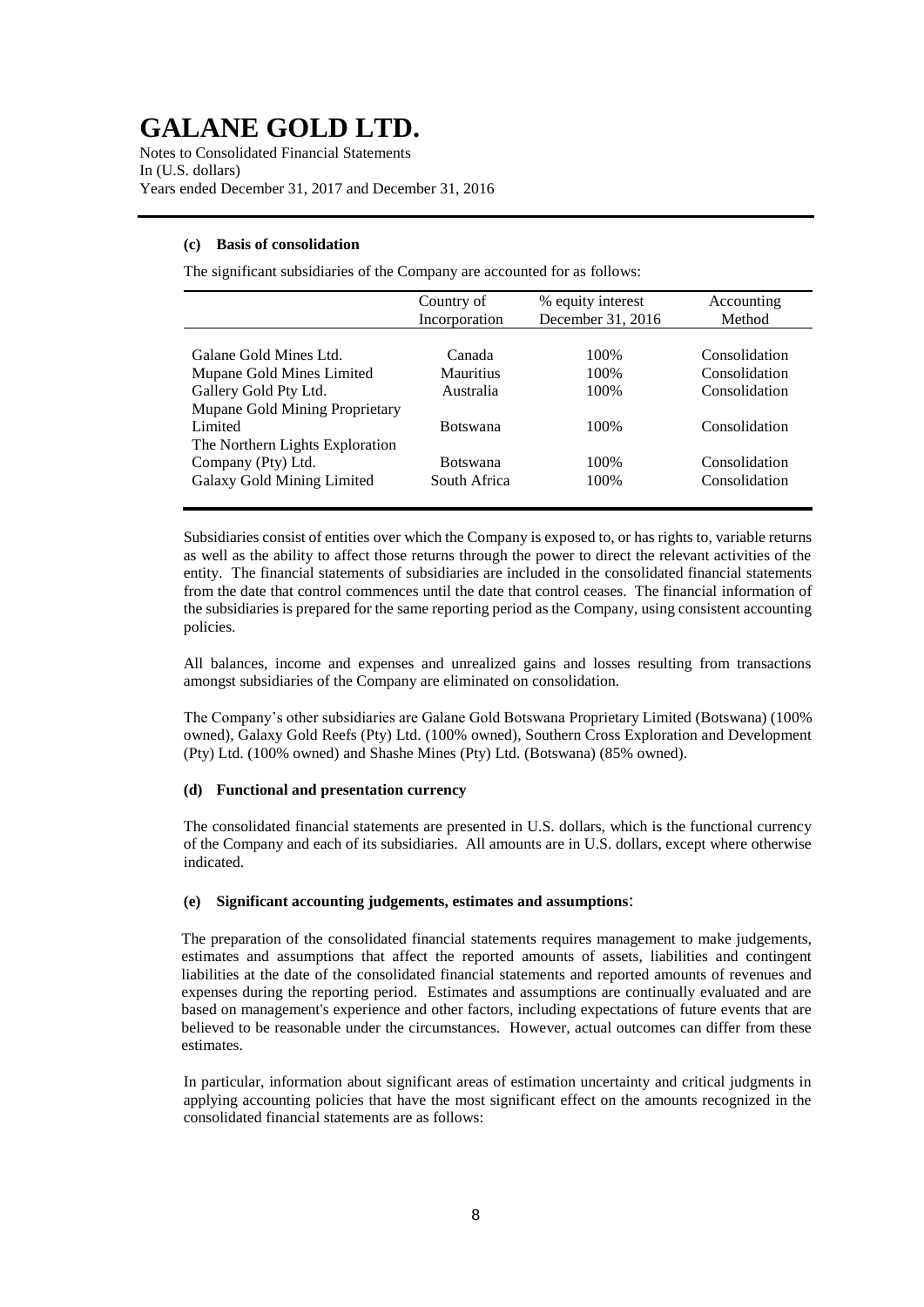Notes to Consolidated Financial Statements In (U.S. dollars) Years ended December 31, 2017 and December 31, 2016

### **(i) Mineral resources**:

Mineral resources have been estimated by qualified personnel of the Company in accordance with definitions and guidelines adopted by The Canadian Institute of Mining, Metallurgy and Petroleum ("CIM Standards on Mineral Resources and Reserves"). A mineral reserve is a technical estimate of the amount of metal or mineral that can be economically extracted from a mineral deposit. Mineral reserve and resource estimates include numerous uncertainties and depend heavily on geological interpretations and statistical inferences drawn from drilling and other data. Reserve and resource statements also require an estimate of the future price for the commodity in question and an estimate of the future costs of operations. Mineral reserve and resource estimates are subject to uncertainty and may be inaccurate. Results from drilling, testing and production, as well as material changes in metal prices subsequent to the date of an estimate may justify a revision of such estimates.

Actual production costs may vary from estimated production costs due to many factors like changing costs of inputs such as labour, energy and consumables as well as varying royalty expenses related to the price of gold.

A number of accounting estimates, as described in the following relevant accounting policy notes, are impacted by the reserve and resource estimates:

- Note  $3(b)$  Business combinations and goodwill
- Note  $3(f)$  Depreciation rates
- Note  $3(h)(ii)$  Impairment of non-financial assets
- Note  $3(i)$  Restoration and rehabilitation provision
- Note  $3(ii)$  Deferred stripping

#### **(ii) Determination of deferred income tax assets:**

The carrying amount of deferred income tax assets is reviewed at each balance sheet date and reduced to the extent that it is not probable that sufficient taxable profit will be available to allow all or part of the deferred income tax asset to be utilized. No deferred income tax asset has been recognised in these financial statements as it is not currently considered probable that they will be able to be realised. Unrecognized deferred income tax assets are reassessed at each balance sheet date and are recognized to the extent that it is probable that future taxable profit will be available to allow the deferred tax asset to be recovered. There is no certainty that income tax rates will be consistent with current estimates. For more information, refer to Note 14.

### **(iii) Share-based payments and warrants:**

Equity-settled share-based payments are measured at fair value at the grant date; warrants denominated in a foreign currency were measured at fair value through profit or loss. The fair value of options and warrants is determined using a Black-Scholes option pricing model based on assumptions including volatility, expected life, expected dividends and risk-free interest rate. A change in any or a combination of the key assumptions used to determine the fair value of share-based payments at grant date or warrants denominated in a foreign currency at the reporting date could have a material impact on their carrying values and the amount recorded in earnings.

## **(iv) Restoration and rehabilitation provision:**

Amounts recorded for restoration and rehabilitation provision require management to estimate the future costs the Company will incur to complete the reclamation and remediation work required to comply with applicable laws and regulations as well as the timing of the reclamation activities and estimated discount rate. Future changes to environmental laws and regulations could increase the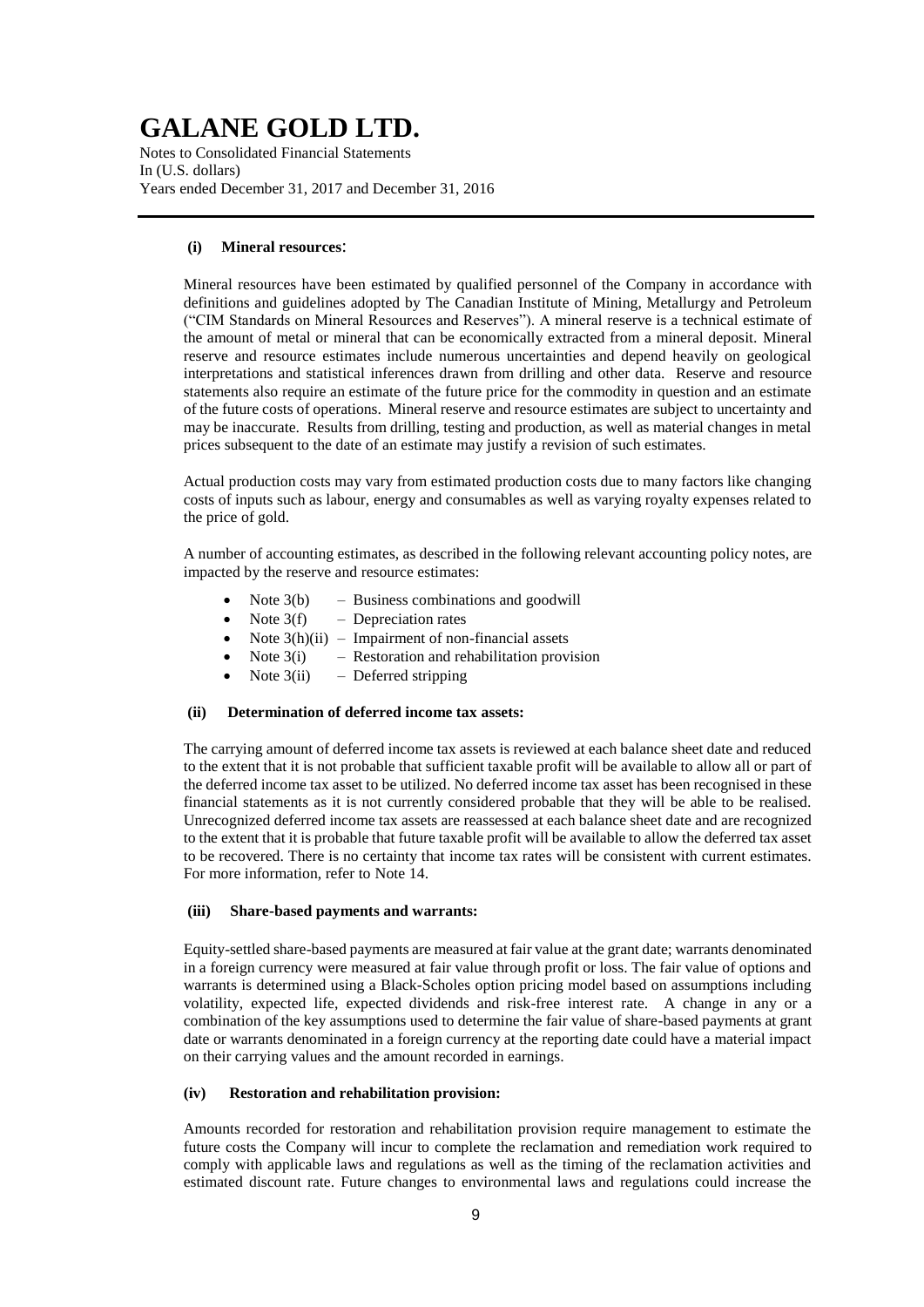Notes to Consolidated Financial Statements In (U.S. dollars) Years ended December 31, 2017 and December 31, 2016

> extent of reclamation and remediation work required to be performed by the Company. Increases in future costs could materially impact the amounts charged to operations for reclamation and remediation. The provision represents management's best estimate of the present value of the future reclamation and remediation costs.

## **4. Significant accounting policies:**

### **(a) Foreign currency translation**

Transactions in foreign currencies are translated at the rate on the date of the transaction. Monetary assets and liabilities denominated in foreign currencies are retranslated at the rate of exchange on the date of the consolidated statement of financial position. All differences are taken to the consolidated statement of loss and comprehensive loss. Non-monetary items that are measured in terms of historical cost in a foreign currency are translated using the exchange rate as at the date of the initial transaction.

### **(b) Business combinations**

On the acquisition of a subsidiary, the purchase method of accounting is applied whereby the purchase consideration is allocated to the identifiable assets, liabilities and contingent liabilities (identifiable net assets) on the basis of fair value at the date of acquisition.

The cost of the business combination is the aggregate of the fair values at the date of exchange of assets given, liabilities incurred or assumed, and equity instruments issued by the acquirer in exchange for control of the acquiree.

If the fair value attributable to the Company's share of the identifiable net assets exceeds the fair value of the consideration, the Company reassesses whether it has correctly identified and measured the assets acquired and liabilities assumed and recognizes any additional assets or liabilities that are identified in that review. If that excess remains after reassessment, the Company recognizes the resulting gain in the consolidated statement of loss and comprehensive loss on the acquisition date.

Costs directly related to business combinations are expensed in the year they are incurred.

If a transaction does not meet the definition of a business under IFRS, the transaction is recorded as an asset acquisition. Accordingly, the net identifiable assets acquired and liabilities assumed are measured at the fair value of the consideration paid, based on their relative fair values at the acquisition date. Acquisition-related costs are included in the consideration paid and capitalized.

## **(c) Financial instruments**

The Company recognizes financial assets and financial liabilities on the date it becomes a party to the contractual provisions of the instruments. A regular way purchase of financial assets is recognized using the trade date accounting. Financial liabilities are not recognized unless one of the parties has a legal or constructive obligation or the contract is a derivative contract.

A financial asset (in whole or in part) is derecognized either when the Company has transferred substantially all the risks and rewards of ownership of the financial asset or when cash flows expire.

A financial liability is derecognized when the obligation specified in the contract is discharged, cancelled or expired.

Financial assets and liabilities are offset when the Company has a legally enforceable right to offset and intends to settle either on a net basis or to realize the asset and settle the liability simultaneously.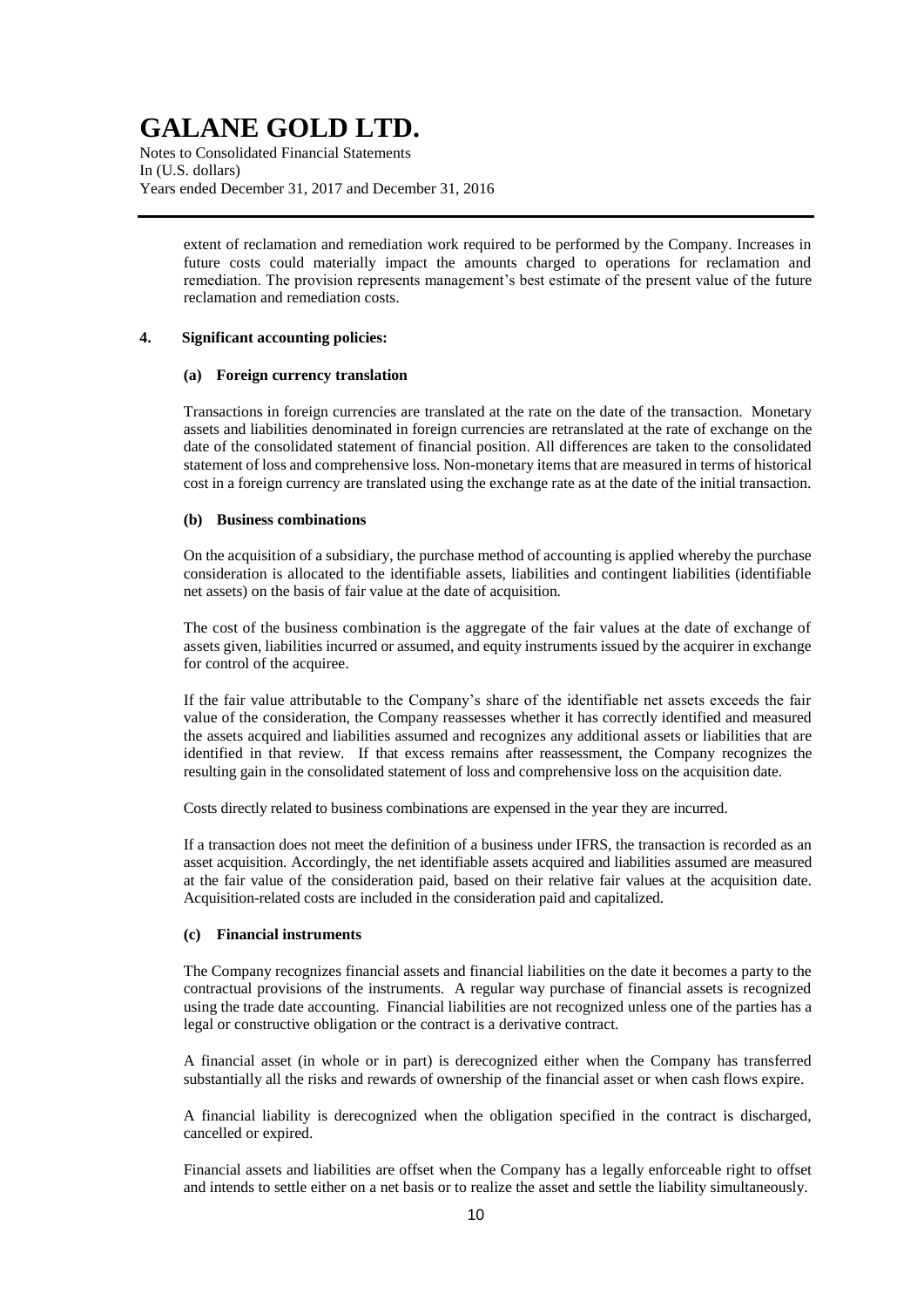Notes to Consolidated Financial Statements In (U.S. dollars) Years ended December 31, 2017 and December 31, 2016

## **Non-derivative financial instruments**

Non-derivative financial instruments comprise cash, trade and other receivables, accounts payable and accrued liabilities, interest bearing loans and borrowings and warrants denominated in foreign currency. Non-derivative financial instruments are recognized initially at fair value plus, for instruments not at fair value through profit and loss, any directly attributable transaction costs. Subsequent to initial recognition, non-derivative financial instruments are classified and measured as described below.

## *Financial instruments at fair value through profit or loss*

An instrument is classified at fair value through profit or loss if it is acquired principally for the purpose of selling in the short-term or is designated as such upon initial recognition. Financial instruments are designated at fair value through profit or loss if the Company manages such investments and makes purchase and sale decisions based on their fair value in accordance with the Company's documented risk management of investment strategy.

Warrants denominated in foreign currency are designated as fair value through profit or loss. Any unrealized gains or losses related to changes in the fair value are included in financing income or financing costs.

#### *Other financial instruments*

Loans and receivables, which have fixed and determinable payments that are not specified in an open market, are recognized initially at fair value plus any attributable transaction costs. Subsequent to initial recognition, they are measured at amortized cost using the effective interest method, less any impairment losses. These include trade and other receivables.

Other financial liabilities are recognized initially at fair value plus any attributable transaction costs. Subsequent to initial recognition, they are measured at amortized cost using the effective interest method. These include mining royalties, capital lease obligations, shareholder loans and accounts payable and accrued liabilities.

### **(d) Inventories**

Work in progress inventories are valued at the lower of cost or net realizable value. Production costs include the cost of materials, labour, mine site production overheads and depreciation to the applicable stage of processing.

Ore stockpiles are valued at the lower of cost and net realizable value. The cost of ore stockpiles is increased based on the related current mining cost per tonne of the period, and decreases in ore stockpiles are recorded in mining costs using the weighted average cost per tonne. Ore stockpiles are segregated between current and long-term inventories based on when they are expected to be processed.

Consumables are valued at the lower of average purchase cost and net realizable value. Provisions for redundant and slow-moving items are made by reference to specific items of stock. Spare parts, standby and servicing equipment held are generally classified as inventories. However, if major spare parts (critical spares) and stand-by equipment (insurance spares) are expected to be used for more than one period or can only be used in connection with a particular capital asset, then they are classified as a component of mining assets.

Net realizable value is the estimated selling price in the ordinary course of business, less estimated costs of completion and costs of selling the final product.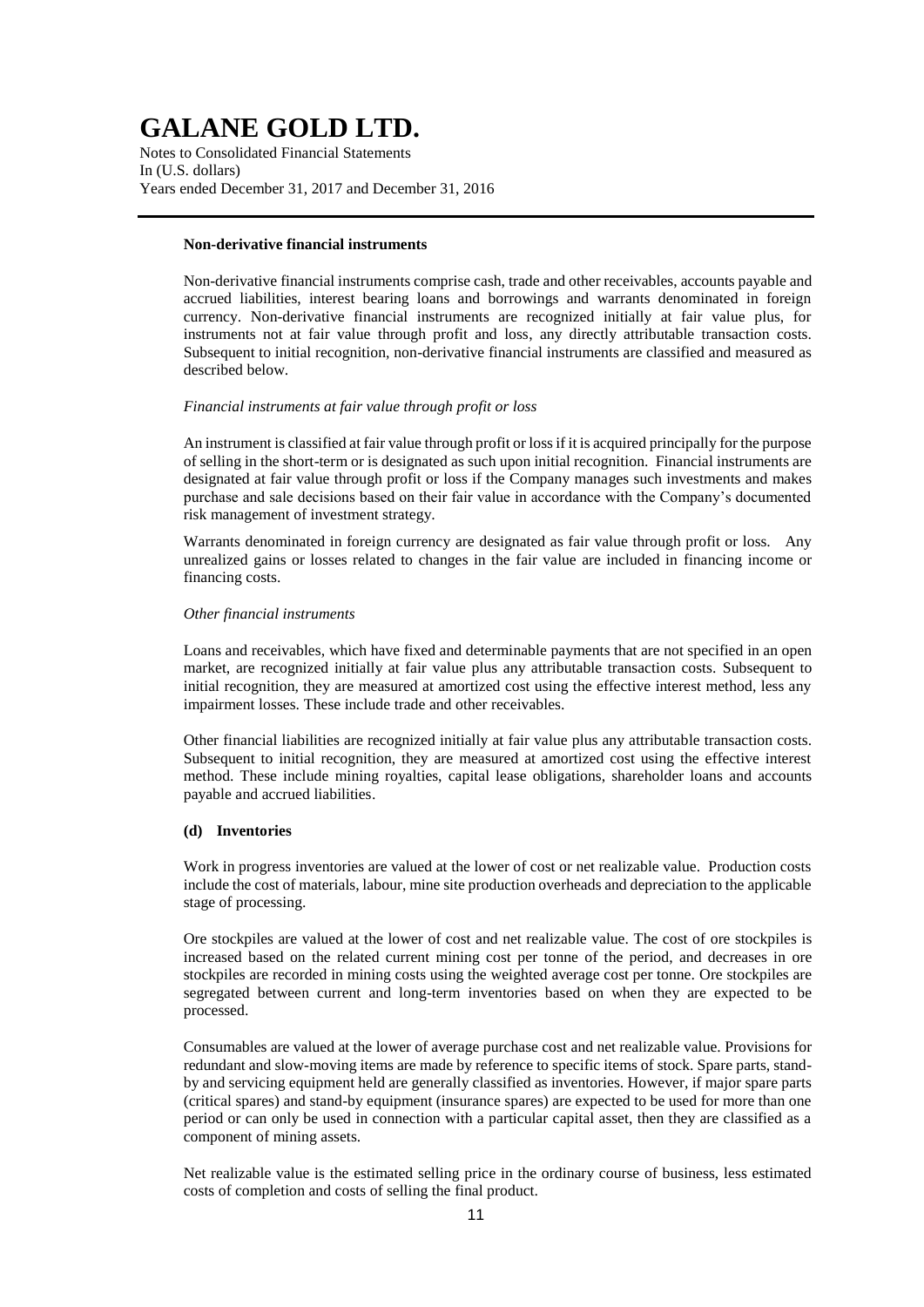Notes to Consolidated Financial Statements In (U.S. dollars) Years ended December 31, 2017 and December 31, 2016

## **(e) Mining properties and plant and equipment**

Mining properties are measured at cost less accumulated depreciation and accumulated impairment charges.

The initial cost of an asset comprises its purchase or construction cost, any costs directly attributable to bringing the asset to a working condition for its intended use, the initial estimate of the rehabilitation obligation, and for qualifying assets, borrowing costs. The purchase price or construction cost is the aggregate amount paid and the fair value of any other consideration given to acquire the asset. The cost of self-constructed assets includes the cost of materials and direct labour.

When significant parts of an item of property, plant and equipment have different useful lives, they are accounted for as separate items (major components) of property, plant and equipment.

The cost of replacing part of an item of property, plant and equipment is recognized in the carrying amount of the item if it is probable that the future economic benefits embodied within the part will flow to the Company and its cost can be measured reliably. The carrying amount of the replaced part is derecognized. The costs of the day-to-day servicing of property, plant and equipment are recognized in earnings as incurred.

Mining properties presented on the consolidated statement of financial position represent the capitalized expenditures related to:

- Mine development; and
- Stripping costs

#### **(i) Mine development**

Upon determination of technical feasibility and commercial viability of an exploration and evaluation asset, all subsequent expenditure is capitalized to mine development costs and the related costs are amortized when the projects are brought into production. Mine development costs include expenditures to develop new ore bodies, define further mineralization in existing ore bodies, construct and install or complete infrastructure facilities. Mine development costs are net of proceeds from the sale of ore extracted during the development phase.

Where funds have been borrowed, either to specifically finance a project or for general borrowings during the period of construction, the amount of interest capitalized represents the actual borrowing costs incurred, in the case of specific finance arrangements, or an allocation of interest on general borrowings.

#### **(ii) Stripping costs**

After commencement of production, the Company recognizes mining costs associated with stripping activities in an open pit mine as variable production costs. Such costs are included in the cost of inventory unless the stripping activity can be determined to have future economic benefits that will flow to the entity, in which case the costs are capitalized.

Capitalized stripping costs represent further development of the mine that requires a phase of overburden removal activity to access ore which will be mined in future periods.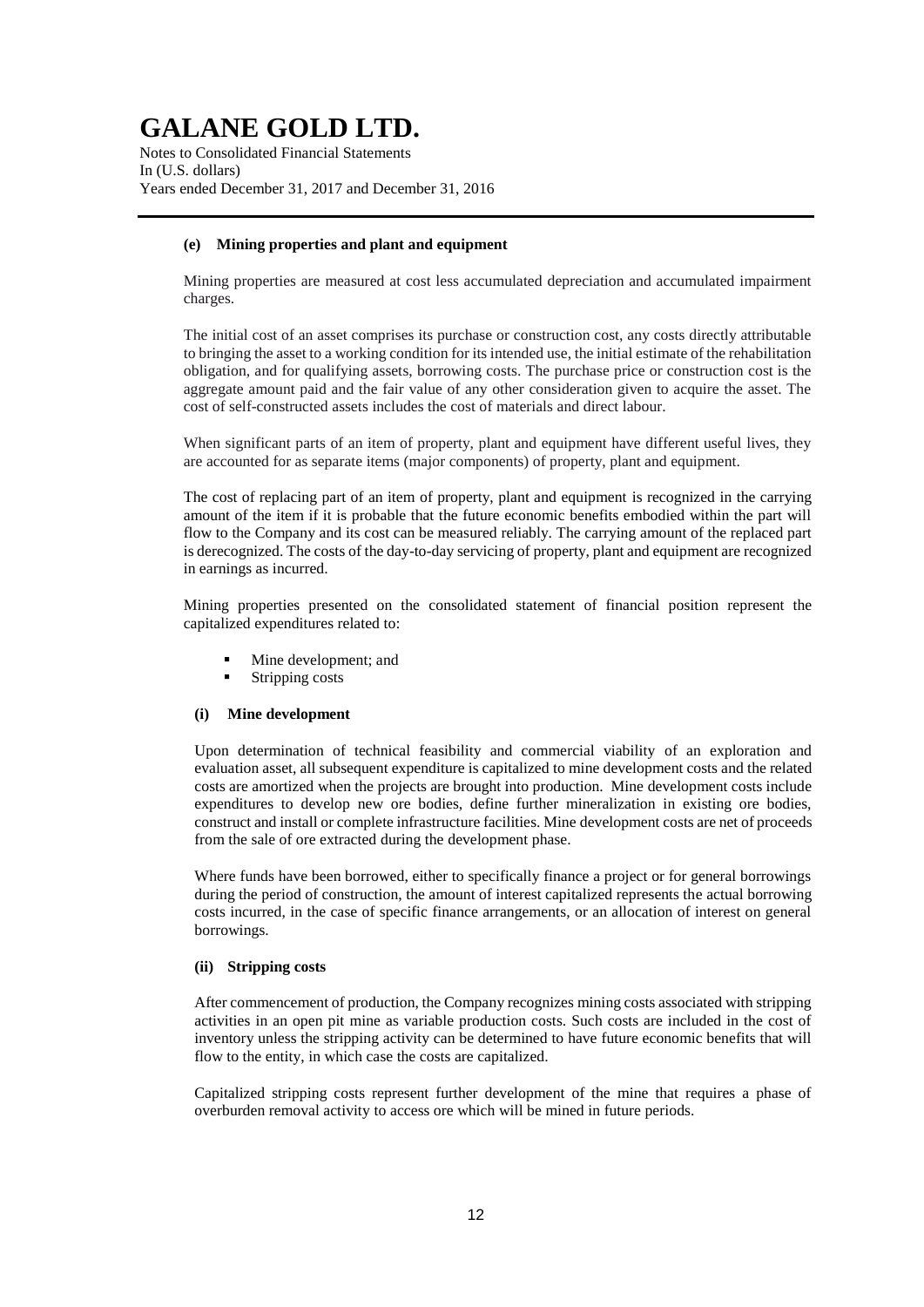Notes to Consolidated Financial Statements In (U.S. dollars) Years ended December 31, 2017 and December 31, 2016

## **(f) Depreciation and amortization**

Mining properties are amortized when the assets are ready for their intended use using the units-ofproduction method over the shorter of the estimated economic life of the asset or the mining operation.

The reserve and resource estimate is the prime determinant of the life of the mine. In estimating the life of mine, the nature of the ore body and the method of mining the ore body are taken into account. In general, an ore body where the mineralization is reasonably well defined is amortized over its proven and probable mineral reserves. Non reserve material may be included in depreciation calculations in limited circumstances where there is a high degree of confidence in its economic extraction. Changes in the estimate of mineral reserves and resources will result in changes to the depreciation and will be accounted for on a prospective basis over the remaining life of the operation.

The basis of amortization for capitalized stripping is the ore to be extracted as a result of the specific stripping activity and is determined on a units-of-production basis.

Changes in a mine's life and design will usually result in changes to the basis of amortization. These changes are accounted for prospectively.

Residual values, useful lives and amortization methods are reviewed at least annually and adjusted if appropriate. Changes are accounted for prospectively. When no further future economic benefits are expected from an asset it will be de-recognised. Any gain or loss on de-recognition of the asset is included in the consolidated statement of loss and comprehensive loss in the year the asset is derecognised.

#### **(g) Mineral exploration and evaluation costs**

Costs incurred to acquire new rights to explore mineral properties are capitalised. Exploration costs that do not relate to existing mining properties are expensed. The Company considers evaluation costs to have commenced once it has determined it is likely the Company will carry out economic mining activities for that ore body in the future. This assessment requires significant management judgement. Costs to evaluate the technical feasibility and commercial viability of a mineral property are capitalised. The Company reviews each exploration and evaluation asset as costs are incurred to ensure conditions for capitalisation still exist. Capitalised amounts are then assessed for indications of impairment at the end of each reporting period.

When the technical feasibility and commercial viability of the mineral property is determined, any capitalised costs are transferred to mine development costs and the balance is tested for impairment.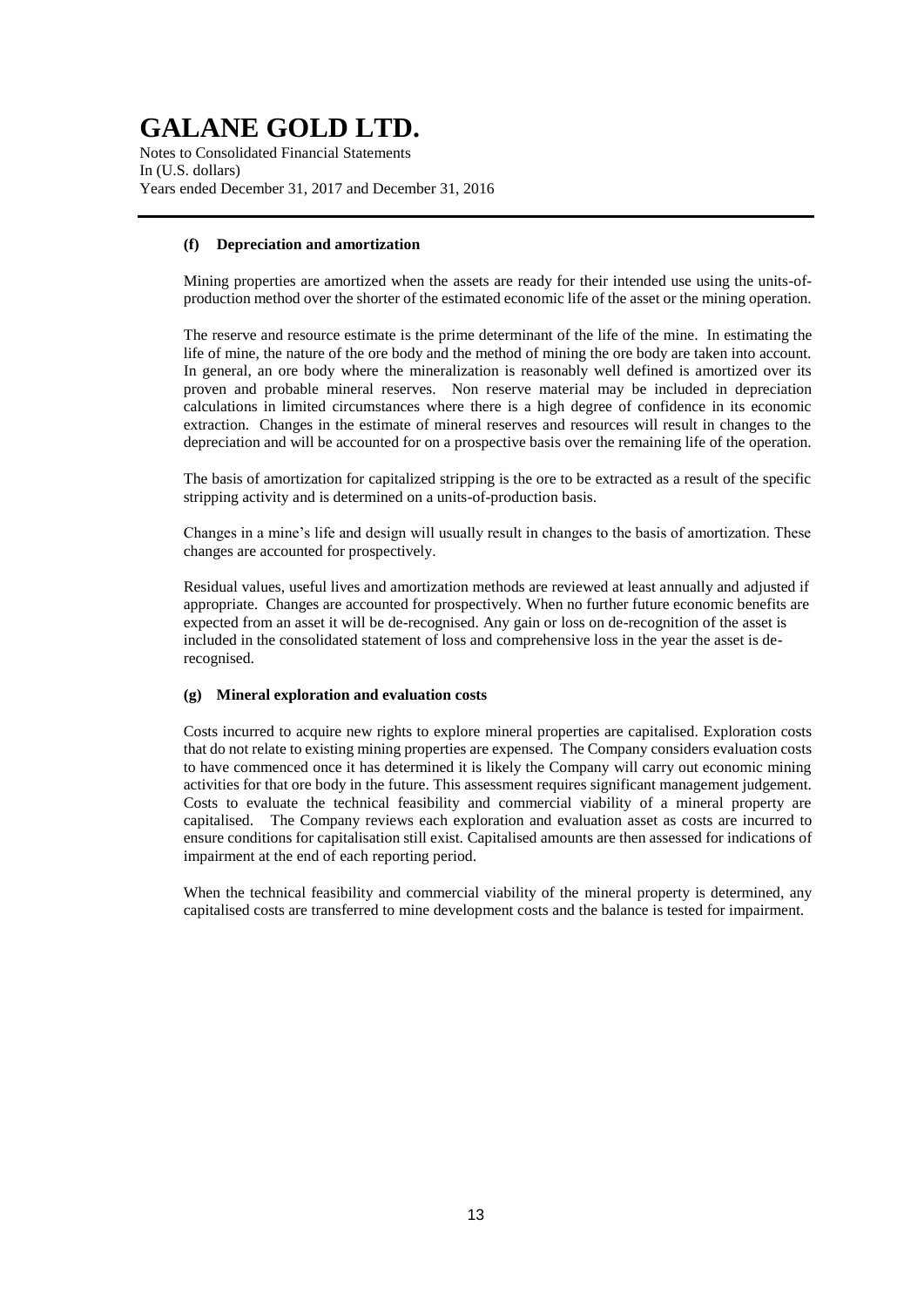Notes to Consolidated Financial Statements In (U.S. dollars) Years ended December 31, 2017 and December 31, 2016

## **(h) Impairment**

### **(i) Financial assets**

Financial assets not carried at fair value through profit or loss are tested for impairment on an individual basis at each reporting date to determine whether there is any objective evidence of impairment. A financial asset is considered to be impaired if objective evidence indicates that one or more events have indicated that the estimated future cash flows of the asset are less than its carrying value, and can be estimated reliably.

An impairment loss in respect of a financial asset measured at amortized cost is calculated as the difference between its carrying amount, and the present value of the estimated future cash flows discounted at the original effective interest rate.

An impairment loss is reversed if the reversal can be related objectively to an event occurring after the impairment loss was recognized. For financial assets measured at amortized cost, the amount of the reversal is recorded in the statement of loss and comprehensive loss. The amount of the reversal cannot result in a carrying amount of the financial asset that exceeds what the amortized cost would have been had the impairment not been recognized at the date the impairment is reversed.

### **(ii) Non-financial assets**

If a mineral property is abandoned or deemed economically unfeasible, the related project balances are derecognised.

The Company conducts annual impairment assessments of the values of long-lived assets, including mining assets and exploration and evaluation assets. If any indication of impairment exists, an estimate of the asset's recoverable amount is calculated. The recoverable amount is determined as the higher of the asset's fair value less costs of disposal ("FVLCD") and its value in use ("VIU"). The recoverable amount is determined for an individual asset, unless the asset does not generate cash inflows that are largely independent of those from other assets or groups of assets. If this is the case, the individual assets are grouped together into cash generating units ("CGUs") for impairment purposes. Such CGUs represent the lowest level for which there are separately identifiable cash inflows that are largely independent of the cash flows from other assets or other groups of assets. The Company considers that it currently has two CGUs, being the Mupane mine and the Galaxy mine.

If the carrying amount of the asset or CGU exceeds its recoverable amount, an impairment loss is recorded so as to reduce the carrying amount to its recoverable amount. A previously recognized impairment loss is reversed if there has been a change in the estimates used to determine the recoverable amount for the asset since the impairment loss was recognized. If this is the case, the carrying amount is increased to its recoverable amount. The increased amount cannot exceed the carrying amount that would have been determined, net of depreciation, had no impairment loss been recognized in prior years.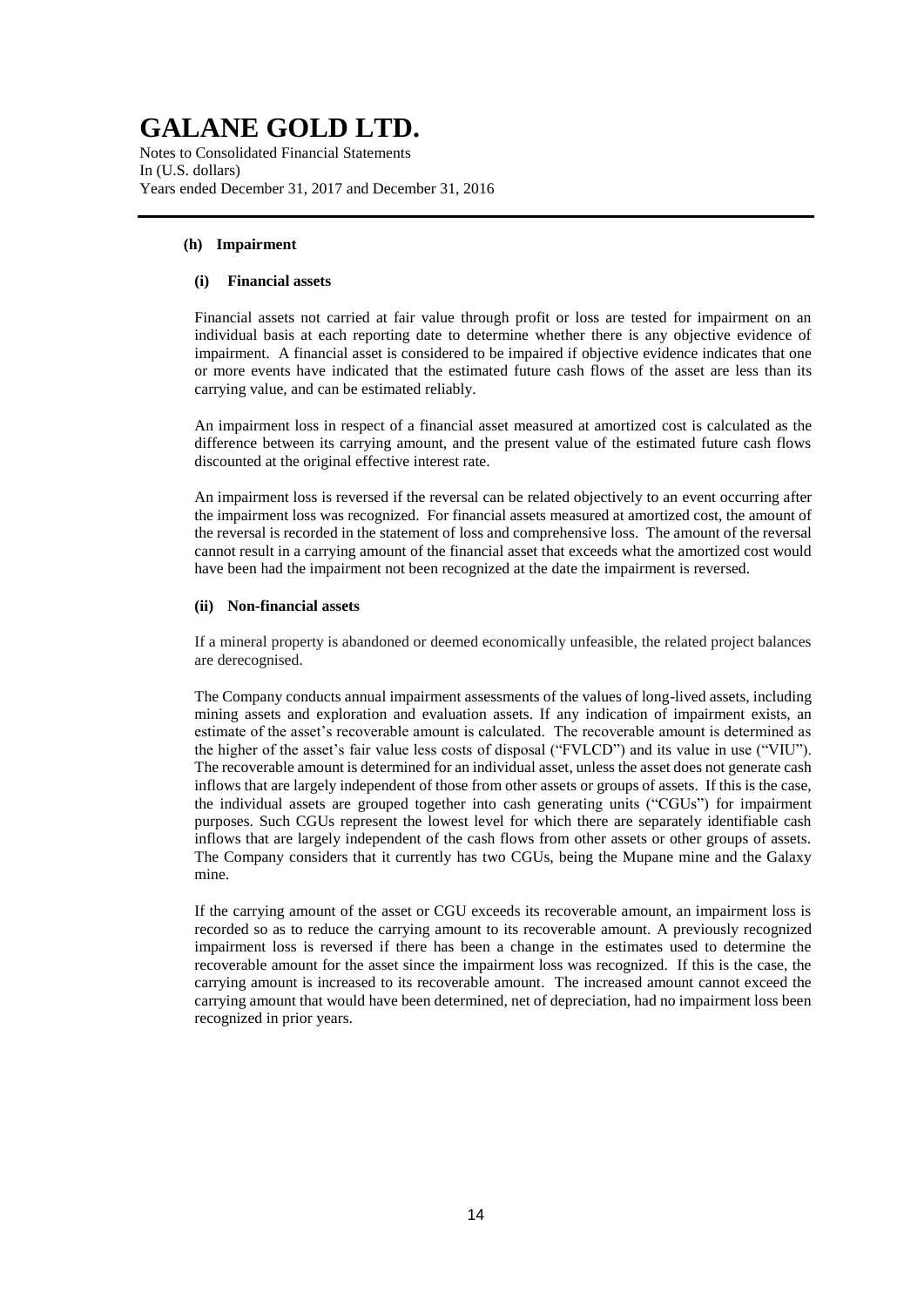Notes to Consolidated Financial Statements In (U.S. dollars) Years ended December 31, 2017 and December 31, 2016

> The recoverable amount is determined based on the present value of estimated future cash flows from each long-lived asset, which are calculated based on numerous assumptions such as proven and probable reserves, resources when appropriate, estimates of discount rates, estimated future metal prices, operating costs, capital and site restoration expenses and estimated future foreign exchange and inflation rates, as defined under IFRS for FVLCD and VIU. Management's assumptions and estimates of future cash flows are subject to risks and uncertainties, particularly when market conditions such as the price of gold, inflation, currency values and interest rates are volatile, and may be partially or totally outside of the Company's control. Therefore, it is reasonably possible that changes could occur with evolving economic conditions, which may affect the recoverability of the Company's long-lived assets. If the Company fails to achieve its valuation assumptions or if any of its long-lived assets experiences a decline in its fair value, then this may result in an impairment charge, which would reduce the Company's earnings.

### **(i) Restoration and rehabilitation provision**

The Company records the present value of estimated costs of legal and constructive obligations required to restore and rehabilitate sites in the period in which the obligation is incurred with a corresponding increase in the carrying value of the related mining asset. The obligation is generally considered to have been incurred when mine assets are constructed or the environment is disturbed. The nature of these restoration activities includes dismantling and removing structures, rehabilitating mines and tailings dams, dismantling operating facilities, closure of plant and waste sites, and restoration, reclamation and re-vegetation of affected areas. The discounted liability is adjusted at the end of each period to reflect the passage of time, based on the discount rates that reflect current market assessments and the risks specific to the liability, and changes in the estimated future cash flows underlying the obligation.

These estimates depend on labour costs, known environmental impacts, the effectiveness of remedial and restoration measures, inflation rates and risk-free interest rates specific to each liability. The Company also estimates the timing of the outlays, which is subject to change depending on continued operation or newly discovered reserves. The periodic unwinding of the discount is recognized in earnings as a finance cost. Additional disturbances or changes in restoration costs will be recognized as changes to the corresponding assets and asset retirement obligation when they occur. Environmental and on-going site clean-up costs at operating mines, as well as changes to estimated costs for closed sites, are charged to earnings in the period during which they occur.

### **(j) Income taxes**

## **(i) Current income tax**

Current income tax assets and liabilities for the current and prior periods are measured at the amount expected to be recovered from or paid to the taxation authorities. The tax rates and tax laws used to compute the amount are those that are enacted or substantially enacted by the date of the consolidated statement of financial position**.**

Current income tax assets and current income tax liabilities are only offset if a legally enforceable right exists to set off the amounts, and the Company intends to settle on a net basis, or to realize the asset and settle the liability simultaneously.

Current income taxes relating to items recognized directly in equity are recognized directly in equity.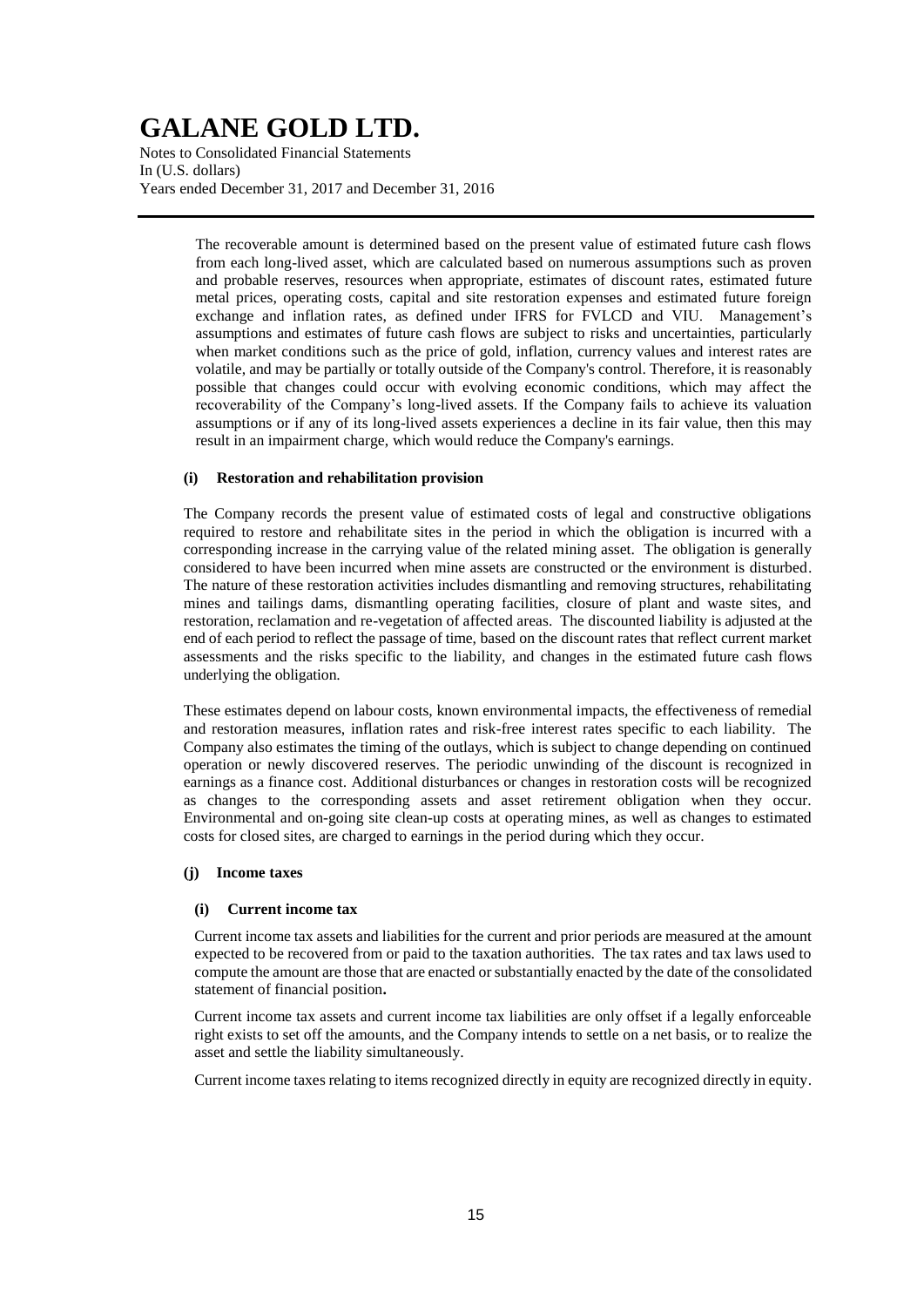Notes to Consolidated Financial Statements In (U.S. dollars) Years ended December 31, 2017 and December 31, 2016

## **(ii) Deferred income tax**

Deferred income tax is provided using the asset and liability method on temporary differences at the period end between the tax bases of assets and liabilities and their carrying amounts for financial reporting purposes.

Deferred income tax liabilities are recognized for all taxable temporary differences, except:

- where the deferred income tax liability arises from the initial recognition of goodwill or of an asset or liability in a transaction that is not a business combination and, at the time of the transaction, affects neither the accounting profit nor taxable profit; and
- in respect of taxable temporary differences associated with investments in subsidiaries, where the timing of the reversal of the temporary differences can be controlled by the parent, investor, or venturer and it is probable that the temporary differences will not reverse in the foreseeable future.

Deferred income tax assets are recognized for all deductible temporary differences, carry forward of unused tax credits and unused tax losses, to the extent that it is probable that taxable profit will be available against which the deductible temporary differences, and the carry forward of unused tax credits and unused tax losses can be utilized, except as noted above.

The carrying amount of deferred income tax assets is reviewed at each period end date and reduced to the extent that it is no longer probable that sufficient taxable profit will be available to allow all or part of the deferred income tax asset to be utilised. Unrecognized deferred income tax assets are reassessed at each period end date and are recognized to the extent that it has become probable that future taxable profit will be available to allow the deferred tax asset to be recovered.

A translation gain or loss will arise where the local tax currency is not the same as the functional currency. Deferred tax is recognized on the difference between the book value of the non-monetary assets and the underlying tax basis, translated to the functional currency using the current foreign exchange rate.

Deferred income tax assets and liabilities are measured at the tax rates that are expected to apply to the year when the asset is expected to be realized or the liability settled, based on tax rates (and tax laws) that have been enacted or substantively enacted at the period end date.

Deferred income taxes relating to items recognized directly in equity are recognized directly in equity.

Deferred income tax assets and deferred income tax liabilities are offset, if a legally enforceable right exists to set off current tax assets against current income tax liabilities and the deferred income taxes relate to the same taxable entity and the same taxation authority.

## **(k) Revenue recognition**

Revenues comprise sales of gold. Revenues from the sale of gold are recognized when the significant risks and rewards of ownership have transferred to the purchaser and the amount of revenue can be measured reliably and collectability is reasonably assured.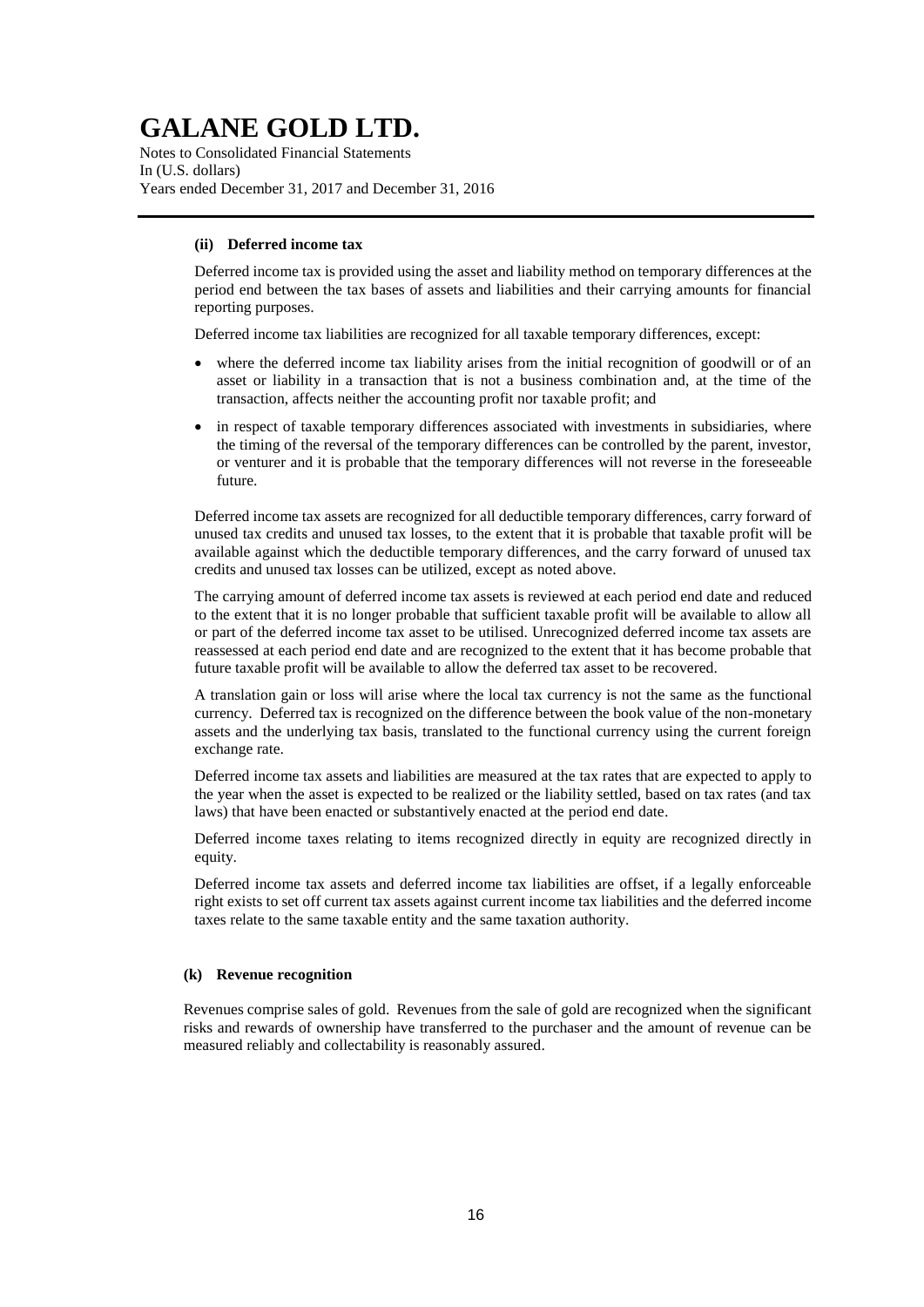Notes to Consolidated Financial Statements In (U.S. dollars) Years ended December 31, 2017 and December 31, 2016

## **(l) Share-based payments**

The Company has a stock option plan that is described in Note 15(c), an employee share purchase plan described in Note 15(b) contingent shares described in Note 15(e) and deferred share unit plan described in Note 15(f). Share-based payments to employees are measured at the fair value of the instruments issued and amortized over the vesting periods. The amount recognized as an expense is adjusted to reflect the number of awards expected to vest. The offset to the recorded cost is to sharebased payments reserve. Consideration received on the exercise of stock options is recorded as share capital and the related share-based payments reserve balance is transferred to share capital. Charges for options that are forfeited before vesting are reversed through income.

### **(m) Earnings (loss) per share**

Basic earnings (loss) per share are calculated by dividing net earnings by the weighted average number of common shares outstanding during the year. The calculation of diluted earnings per share uses the treasury stock method. The weighted average number of common shares outstanding for the calculation of diluted earnings (loss) per share assumes that the proceeds to be received on the exercise of dilutive stock options or warrants are used to repurchase common shares at their average market price during the period. The computation of diluted earnings per share assumes the conversion, exercise or contingent issuance of securities only when such conversion, exercise or issuance would have a dilutive effect on earnings per share.

## **5. New accounting standards adopted relevant to the Company**

The following accounting standards are to be adopted in the future:

## **(a) IFRS 9 – Financial instruments**

The IASB has issued IFRS 9, Financial Instruments, which is a four-part project proposing to replace IAS 39, Financial Instruments: Recognition and Measurement. IFRS 9 is effective for annual periods beginning or after January 1, 2018. The Company has evaluated the impact of this standard on its financial statements and it does not expect any significant measurement or presentation differences to arise.

## **(b) IFRS 15 – Revenue from Contracts with Customers**

In May 2015, the IASB issued IFRS 15, Revenue from Contracts with Customers (IFRS 15). The standard replaces IAS 11 "Construction Contracts", IAS 18 "Revenue", IFRIC 13 "Customer Loyalty Programmes", IFRIC 15 "Agreements for the Construction of Real Estate", IFRIC 18 "Transfer of Assets From Customers" and SIC 31 "Revenue – Barter Transactions Involving Advertising Services". IFRS 15 is effective for periods beginning on or after January 1, 2018 and is to be applied retrospectively. IFRS 15 clarifies the principles for recognizing revenue from contracts with customers. The Company has evaluated the impact of this standard on its financial statements and it does not expect any measurement or presentation differences to arise.

## **(c) IFRS 16 – Leases**

In January 2016, the IASB issued IFRS 16 "Leases" ("IFRS 16"). This standard is effective for annual periods beginning on or after January 1, 2019, and permits early adoption, provided IFRS 15, has been applied, or is applied at the same date as IFRS 16. IFRS 16 requires lessees to recognize assets and liabilities for most leases. The Company is in the process of determining the impact of IFRS 16 on its consolidated financial statements.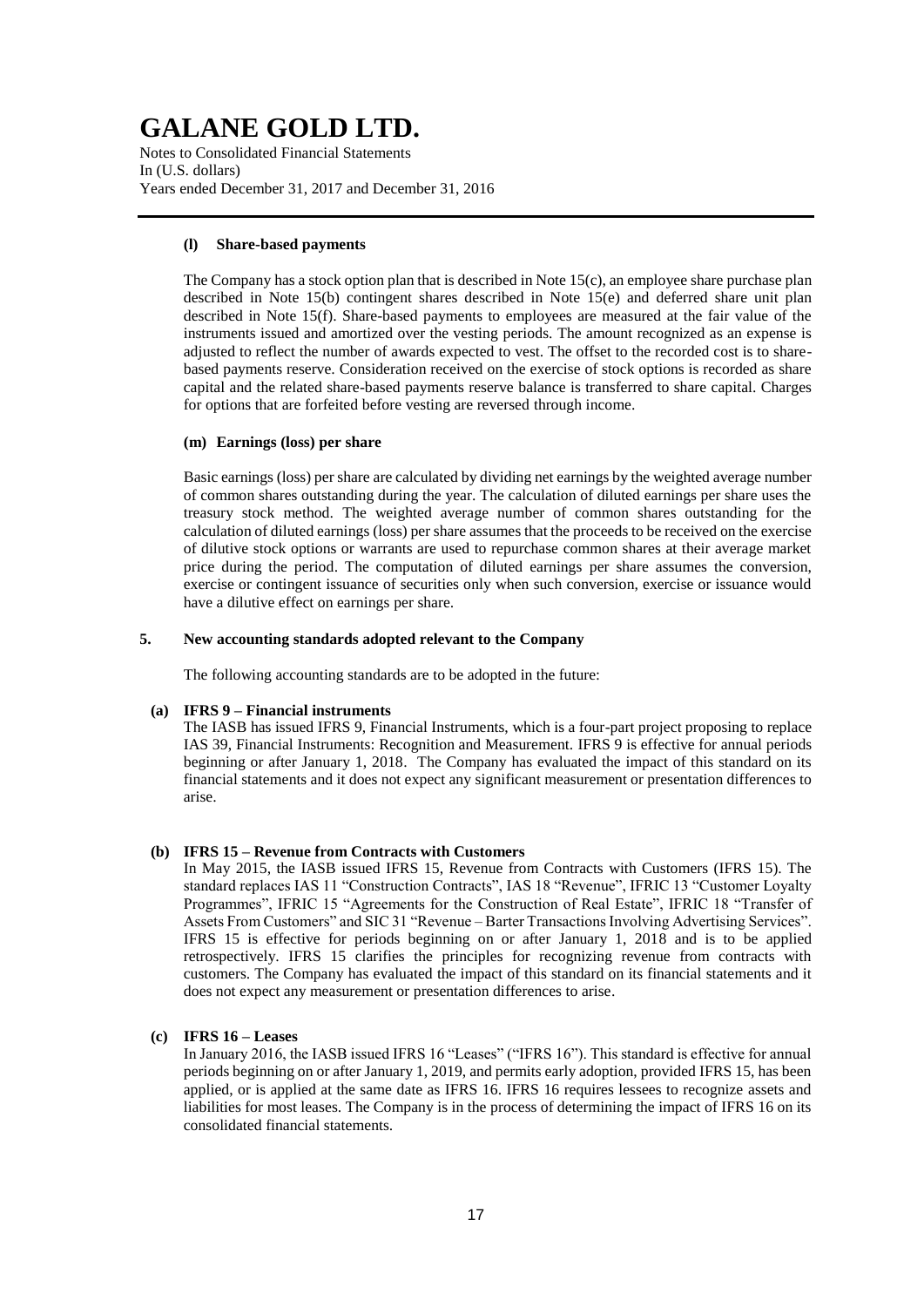Notes to Consolidated Financial Statements In (U.S. dollars) Years ended December 31, 2017 and December 31, 2016

**(d) Amendment to IFRS 2 – Classification and measurement of share based payment transactions** On June 20, 2016, the IASB issued amendments to IFRS 2 Share-based Payment, clarifying how to account for certain types of share-based payment transactions. The amendments apply for annual periods beginning on or after January 1, 2018. As a practical simplification, the amendments can be applied prospectively. Retrospective, or early, application is permitted if information is available without the use of hindsight.

The amendments provide requirements on the accounting for:

 the effects of vesting and non-vesting conditions on the measurement of cash-settled share-based payments;

share-based payment transactions with a net settlement feature for withholding tax obligations; and

 a modification to the terms and conditions of a share-based payment that changes the classification of the transaction from cash-settled to equity-settled.

The Company intends to adopt the amendments to IFRS 2 in its financial statements for the annual period beginning on January 1, 2018. The Company expects adoption of the standard to have a minimal impact on its financial statements.

### **6. Acquisitions:**

### **Galaxy Acquisition:**

On November 16, 2016, the Company completed the compulsory acquisition of the remaining 26.6% of the ordinary shares of Galaxy that it did not already own by the payment of approximately Cdn.\$235,000 cash to holders of such shares who elected to receive cash consideration and the issuance of 2,340,094 common shares and common share purchase warrants exercisable to acquire an aggregate of up to 520,016 common shares until November 16, 2018 at Cdn.\$0.175 per common share to holders of such shares who elected to receive securities of the Company in lieu of cash consideration. As a result, the Company became the beneficial owner of 100% of the shares of Galaxy.

## **7. Trade receivables and other current assets**

|                   | December 31,  | December 31, |
|-------------------|---------------|--------------|
|                   | 2017          | 2016         |
| Trade receivables | \$<br>501,890 | 394,543      |
| Taxes recoverable | 380,431       | 297,525      |
| Prepaid expenses  | 616,807       | 575,070      |
| Other receivables | 83,830        | 102,850      |
|                   | 1,582,958     | 1,369,988    |

### **8. Inventories**

|                 |   | December 31. | December 31. |
|-----------------|---|--------------|--------------|
|                 |   | 2017         | 2016         |
| Gold in process | S | 855,376      | 1,379,742    |
| <b>Supplies</b> |   | 3,062,476    | 3,110,903    |
| Ore Stockpiles  |   | 854.501      | 2,434,867    |
|                 |   | 4,772,353    | 6,925,512    |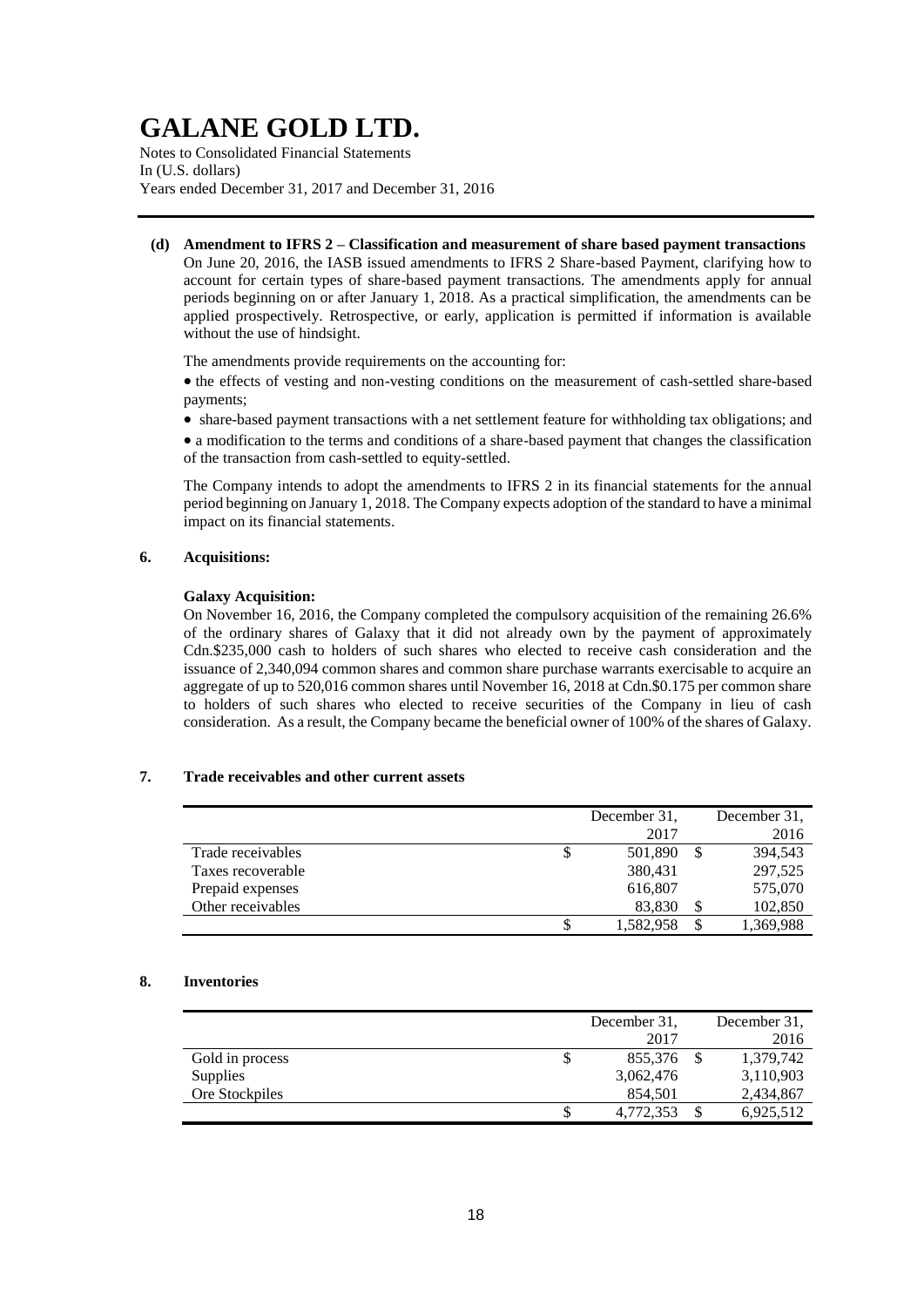Notes to Consolidated Financial Statements In (U.S. dollars) Years ended December 31, 2017 and December 31, 2016

## **9. Mining assets**

The continuity of mining assets for the years ended December 31, 2017 and December 31, 2016 is as follows:

|                                                                                                                          | Construction    | Mining                            | Plant and                               |                                             |
|--------------------------------------------------------------------------------------------------------------------------|-----------------|-----------------------------------|-----------------------------------------|---------------------------------------------|
|                                                                                                                          | in Progress     | Properties                        | Equipment                               | Total                                       |
| Cost at December 31,                                                                                                     |                 |                                   |                                         |                                             |
| 2016                                                                                                                     | \$<br>2,654,539 | \$<br>82,806,525                  | \$<br>6,203,247                         | \$<br>91,664,311                            |
| Additions:                                                                                                               |                 |                                   |                                         |                                             |
| <b>Additions</b>                                                                                                         | 657,848         | 1,476,272                         | 164,167                                 | 2,298,287                                   |
| <b>Transfers</b>                                                                                                         | (809, 136)      |                                   | 809,136                                 |                                             |
| Disposals                                                                                                                |                 |                                   | (142, 319)                              | (142, 319)                                  |
|                                                                                                                          |                 |                                   |                                         |                                             |
| Cost at December 31,                                                                                                     |                 |                                   |                                         |                                             |
| 2017                                                                                                                     | \$<br>2,503,251 | \$<br>84,282,797                  | \$<br>7,034,231                         | \$<br>93,820,279                            |
| Accumulated<br>depreciation and<br>amortization at December<br>31, 2016<br>Depreciation and<br>amortization<br>Disposals | \$              | \$<br>(48,327,118)<br>(3,227,315) | \$ (3,828,517)<br>(933, 804)<br>142,319 | \$ (52, 155, 635)<br>(4,161,119)<br>142,319 |
| Accumulated<br>depreciation and<br>amortization at December<br>31, 2017                                                  | \$              | \$<br>(51, 554, 433)              | (4,620,002)                             | \$(56,174,435)                              |
| Net book value,<br>December 31, 2017                                                                                     | \$<br>2,503,251 | \$<br>32,728,364                  | \$<br>2,414,229                         | \$<br>37,645,844                            |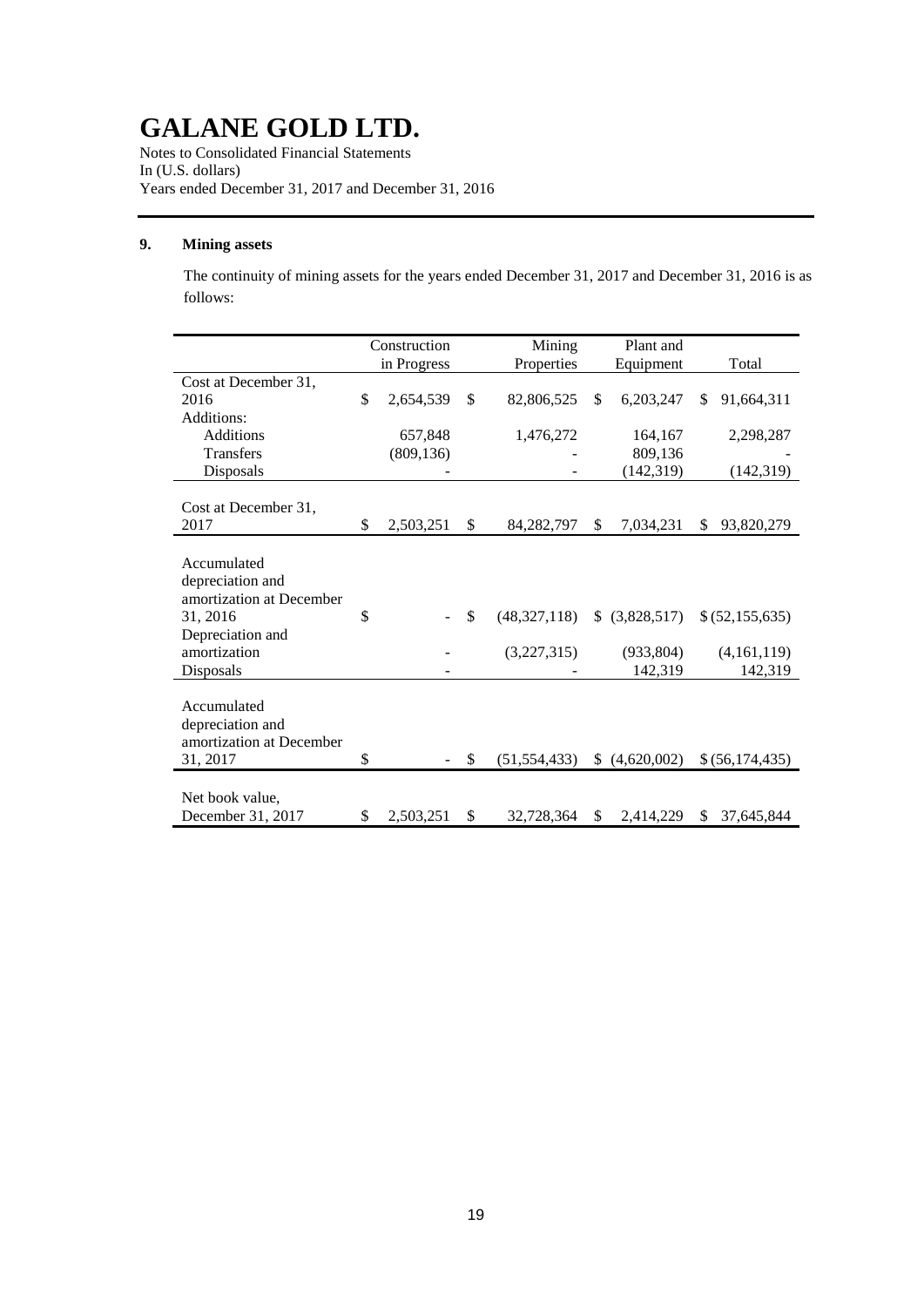Notes to Consolidated Financial Statements In (U.S. dollars) Years ended December 31, 2017 and December 31, 2016

|                                 | Construction    | Mining             | Plant and         |    |                 |
|---------------------------------|-----------------|--------------------|-------------------|----|-----------------|
|                                 | in Progress     | Properties         | Equipment         |    | Total           |
| Cost at December 31,            |                 |                    |                   |    |                 |
| 2015                            | \$<br>197,179   | \$<br>78,524,767   | \$<br>6,157,224   | \$ | 84,879,170      |
| Additions:                      |                 |                    |                   |    |                 |
| <b>Additions</b>                | 2,457,360       | 4,281,758          | 132,824           |    | 6,871,942       |
| Disposals                       |                 |                    | (86, 801)         |    | (86, 801)       |
|                                 |                 |                    |                   |    |                 |
| Cost at December 31,            |                 |                    |                   |    |                 |
| 2016                            | \$<br>2,654,539 | \$<br>82,806,525   | \$<br>6,203,247   | S. | 91,664,311      |
|                                 |                 |                    |                   |    |                 |
| Accumulated<br>depreciation and |                 |                    |                   |    |                 |
| amortization at December        |                 |                    |                   |    |                 |
| 31, 2015                        | \$              | \$<br>(44,327,942) | $$$ $(3,746,729)$ |    | \$(48,074,671)  |
| Depreciation and                |                 |                    |                   |    |                 |
| amortization                    |                 | (3,999,176)        | (81,788)          |    | (4,080,964)     |
| Disposals                       |                 |                    |                   |    |                 |
|                                 |                 |                    |                   |    |                 |
| Accumulated                     |                 |                    |                   |    |                 |
| depreciation and                |                 |                    |                   |    |                 |
| amortization at December        |                 |                    |                   |    |                 |
| 31, 2016                        | \$              | \$<br>(48,327,118) | \$ (3,828,517)    |    | \$ (52,155,635) |
|                                 |                 |                    |                   |    |                 |
| Net book value,                 |                 |                    |                   |    |                 |
| December 31, 2016               | \$<br>2,654,539 | \$<br>34,479,407   | \$<br>2,374,730   | \$ | 39,508,676      |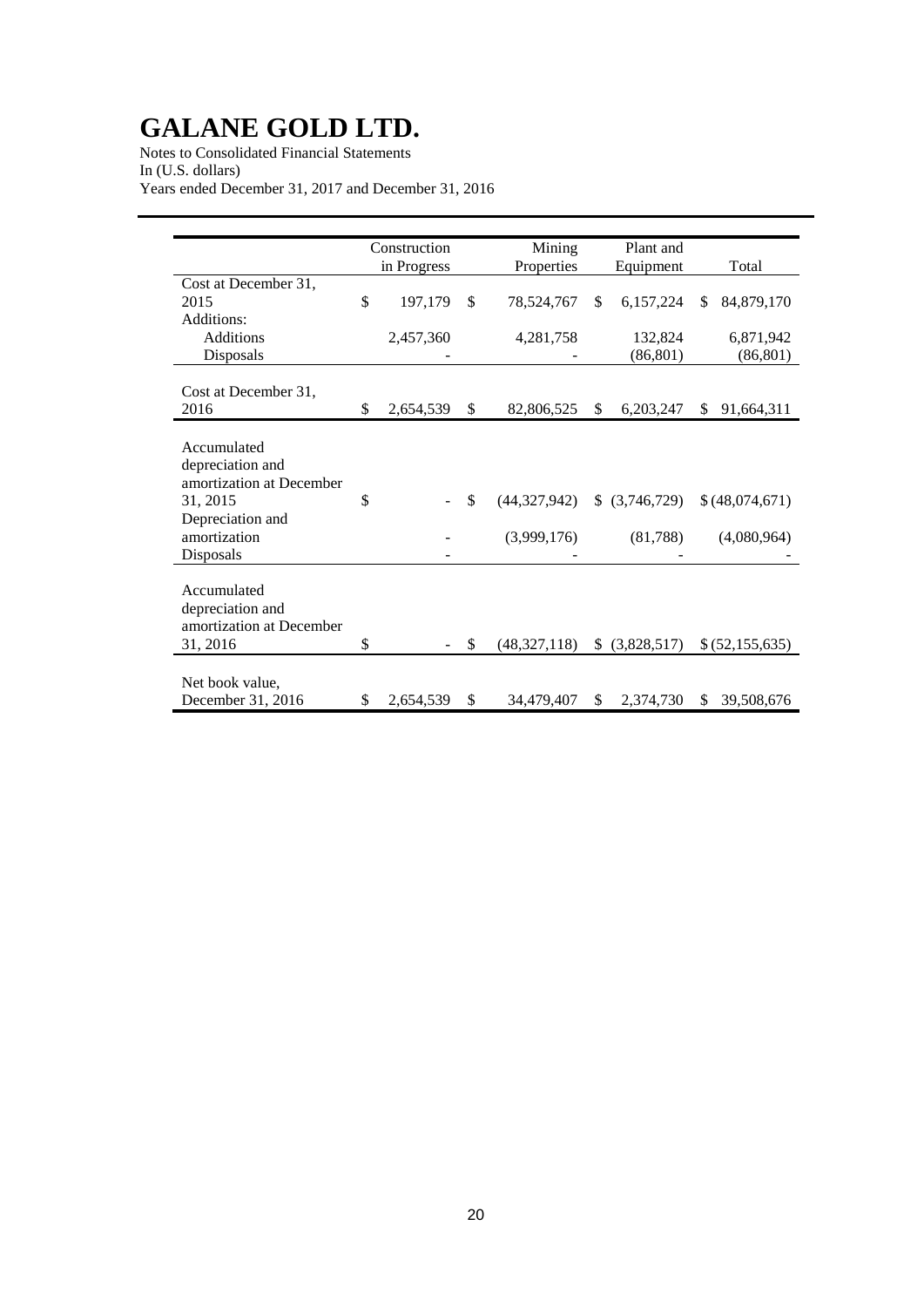Notes to Consolidated Financial Statements In (U.S. dollars) Years ended December 31, 2017 and December 31, 2016

## **10. Financial instruments**

### **(a) Financial risk management objectives and policies**

The Company manages capital and its exposure to financial risks by ensuring it has sufficient financial capacity to support its operations, current mine development plans and long-term growth strategy. The Company is subject to various financial risks that could have a significant impact on profitability and financial conditions. These risks include liquidity risk, credit risk and financial market conditions relating to interest rates, gold price, and currency rates.

The following discussion includes a sensitivity analysis that is intended to illustrate the sensitivity to changes in market variables on the Company's financial instruments and show the impact on profit or loss and equity, where applicable. Financial instruments affected by market risk include cash, trade and other receivables, accounts payable and accrued liabilities and borrowings.

### **(b) Risks**

Management reviews and approves policies for managing each of the risks which are summarised below:

## **i. Liquidity risk**

Liquidity risk is the risk that an entity will encounter difficulty in meeting obligations associated with financial liabilities that are settled by delivering cash or another financial asset.

As at December 31, 2017, the Company's cash balance was \$2,550,701 (2016 - \$823,740), and it had a working capital deficit of \$10,878,055 (2016 – \$8,542,337) (Note 2).

The Company has a treasury policy to assist in managing its liquidity risk, which requires management to:

- monitor cash balances;
- perform short to medium-term cash flow forecasting, as well as medium and long-term forecasting incorporating relevant budget information; and
- consider the need for expanding treasury activity if and when appropriate (including but not limited to hedging and derivatives).

## **ii. Credit risk**

Credit risk is the risk that one party to a financial instrument will cause a financial loss for the other party by failing to discharge an obligation. Credit risk is associated with cash, trade and other receivables.

The Company holds cash in credit worthy financial institutions and does not hold any asset-backed commercial paper.

The credit risk related to the trade receivable is considered minimal as gold is sold to creditworthy major banks and settled promptly, usually within the following month. At December 31, 2017, there was \$115,113 outstanding (2016 - \$10,708) included in trade and other receivables relating to gold production.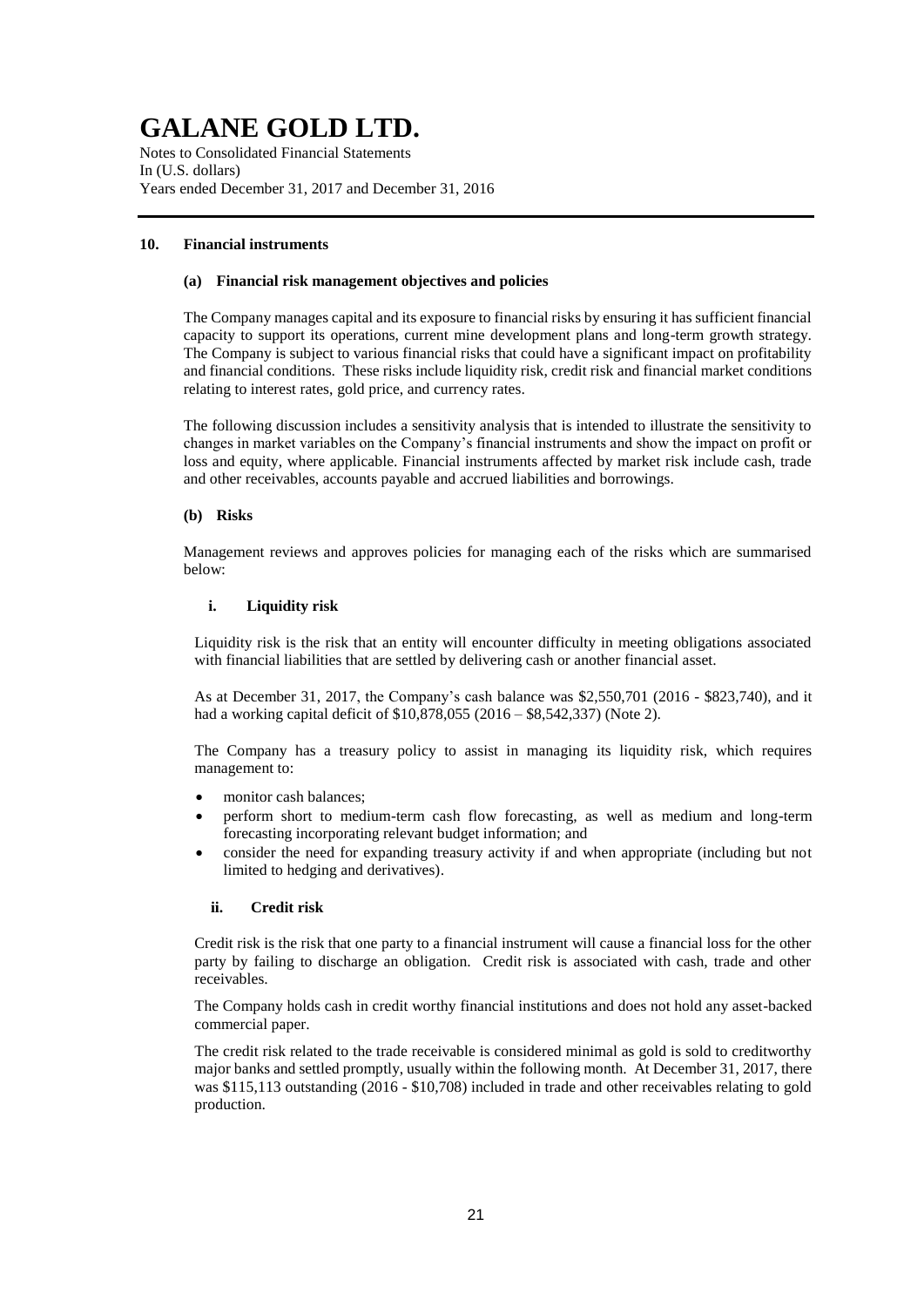Notes to Consolidated Financial Statements In (U.S. dollars) Years ended December 31, 2017 and December 31, 2016

> The credit risk related to receivables from government related to taxes, mineral rights and exploration tax credits, included in trade and other receivables, relates to not receiving amounts claimed due to government audits or other factors. As a result, the full balance recorded may not be ultimately realized. Management currently does not expect the amount ultimately realized to be materially different from that currently recorded.

## **iii. Foreign currency risk**

The Company is exposed to currency risk through transactions denominated in currencies other than the U.S. dollar. The risk is mainly due to transactions incurred in South African Rand ("ZAR") and Botswana Pula ("BWP"), along with the Canadian dollar. Net assets (liabilities) denominated in currencies other than U.S. Dollar are summarised as follows:

| U.S. Dollars                                           | December 31.<br>2017                      | December 31.<br>2016                      |
|--------------------------------------------------------|-------------------------------------------|-------------------------------------------|
| South African Rand<br>Botswana Pula<br>Canadian Dollar | (6,204,675)<br>(7,674,016)<br>(1,019,834) | (6,063,373)<br>(6,740,761)<br>(1,222,918) |
|                                                        | (14,898,525)                              | (14,027,052)                              |

A 10% strengthening of the U.S. dollar against these foreign currencies at year-end would have resulted in an increase in the Company's earnings for the year of \$1,354,511 (2016 – \$1,275,187). This analysis assumes that all other variables, in particular interest rates, remain constant.

A 10% weakening of the U.S. dollar against these currencies at year-end would have resulted in a decrease in the Company's earnings for the year of \$1,655,392 (2016 – \$1,358,798). This analysis assumes that all other variables, in particular interest rates, remain constant.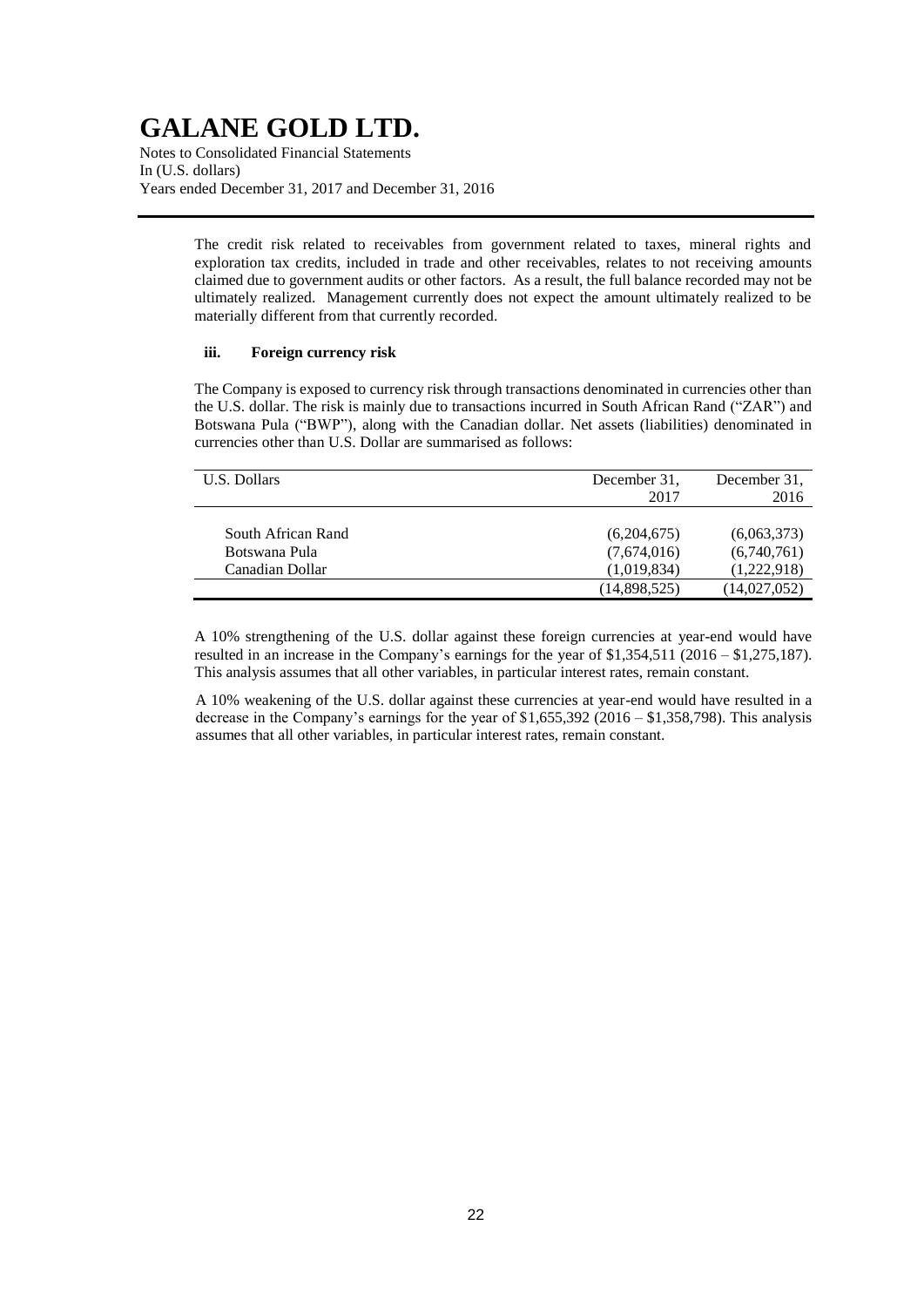Notes to Consolidated Financial Statements In (U.S. dollars) Years ended December 31, 2017 and December 31, 2016

## **(c) Capital management**

The Company's objectives when managing capital are:

- to ensure the Company has sufficient financial capacity to support its operations, current mine development plans and the long-term growth strategy;
- to provide a superior return to its shareholders; and
- to protect the Company's value with respect to markets and risk fluctuations.

The Company's capital structure reflects the requirements of a company focused on growth in a capital intensive industry that experiences lengthy development lead times as well as risks associated with capital costs and timing of project completion due to factors that are beyond the Company's control, including the availability of resources, the issuance of necessary permits, costs of various inputs and the volatility of the gold price.

The Company's capital is as follows:

|                                       | December 31, 2017 | December 31, 2016 |
|---------------------------------------|-------------------|-------------------|
| Cash                                  | \$2,550,701       | \$823,740         |
| Interest-bearing loans and borrowings | \$14,976,771      | \$15,458,498      |
| Shareholders' equity                  | \$14,091,401      | \$16,021,973      |
|                                       | \$29,068,172      | \$31,480,471      |

The adequacy of the Company's capital structure is assessed on an ongoing basis and adjusted as necessary after taking into consideration the Company's strategy, the forward gold prices, the mining industry, economic conditions and the associated risks. In order to maintain or adjust its capital structure, the Company may adjust its capital spending, issue new shares, or arrange for a debt facility.

There have been no changes in the Company's capital management strategy during the period.

## **11. Restoration and rehabilitation provision**

|                           | Restoration and rehabilitation provision |
|---------------------------|------------------------------------------|
| January 1, 2016           | \$<br>3,656,728                          |
| Revaluation               | 1,729,025                                |
| Accretion during the year | 234,542                                  |
| At December 31, 2016      | 5,620,295                                |
| Revaluation               | 519,620                                  |
| Accretion during the year | 390,916                                  |
| At December 31, 2017      | 6,530,831                                |

The Company accounts for provisions for its operating assets Mupane and Galaxy.

For the Mupane provision, management of the Company used a pre-tax nominal discount rate of 3.63% in preparing the Company's provision. The undiscounted inflation adjusted liability for the restoration and rehabilitation provision as at December 31, 2016 is \$3,943,022 (BWP 38,229,964) (2016 - \$3,762,607 or BWP 39,763,235).

For the Galaxy provision, management of the Company used a pre-tax nominal discount rate of 9.62% in preparing the Company's provision. The undiscounted inflation adjusted liability for the restoration and rehabilitation provision as at December 31, 2017 is \$5,421,995 (ZAR 66,989,302) (2016 - \$4,469,100 or ZAR 61,110,474).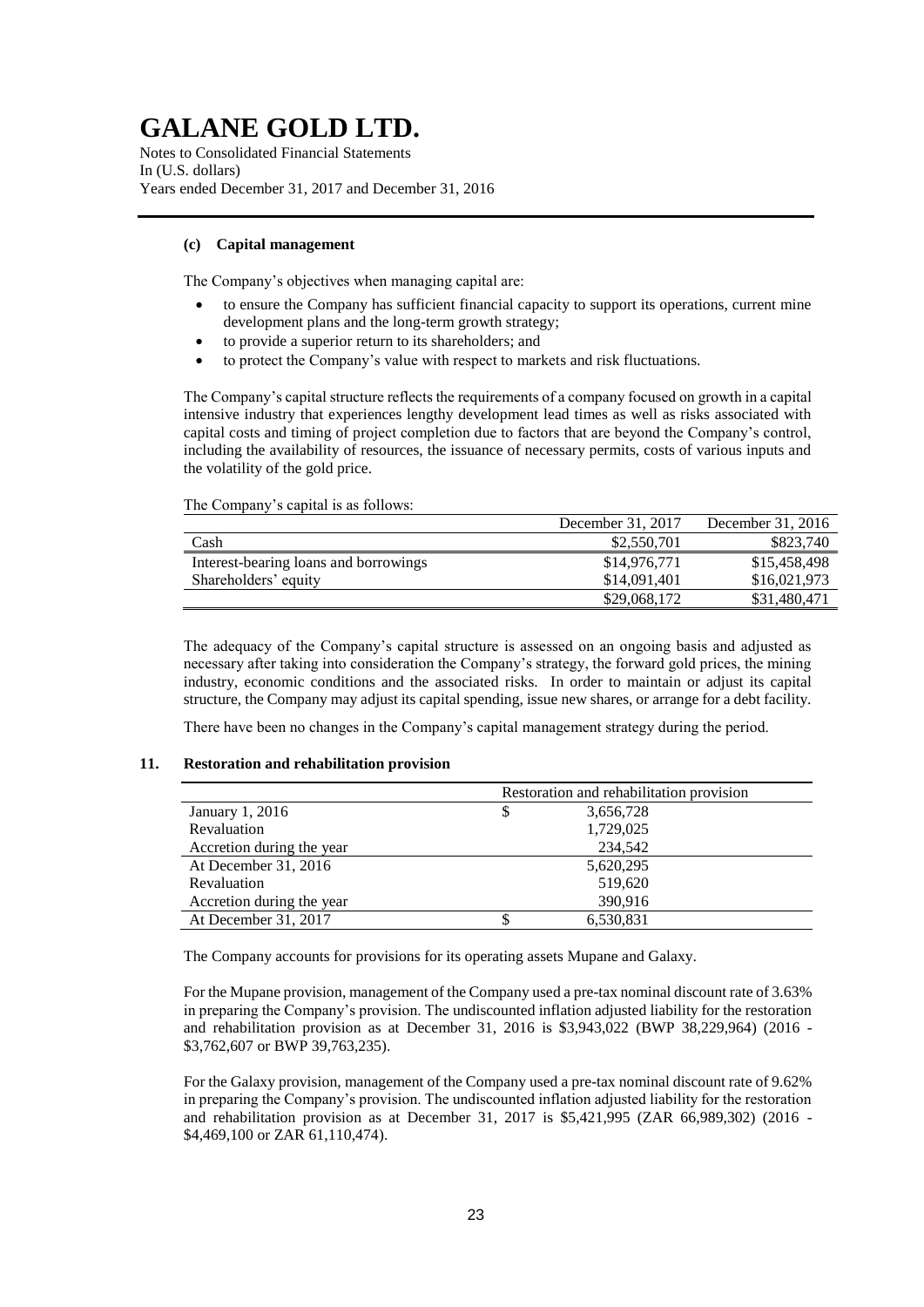Notes to Consolidated Financial Statements In (U.S. dollars) Years ended December 31, 2017 and December 31, 2016

## **12. Accounts payable and accrued liabilities:**

|                                               |   | December 31.<br>2017   | December 31.<br>2016   |
|-----------------------------------------------|---|------------------------|------------------------|
| Trade accounts payable<br>Accrued liabilities | S | 8,761,301<br>2,160,150 | 9,566,761<br>1,817,866 |
|                                               |   | 10,921,451             | 11,384,627             |

Trade payables and accrued liabilities are non-interest bearing.

#### **13. Interest-bearing loans and borrowings:**

|                              | December 31,    |               | December 31. |
|------------------------------|-----------------|---------------|--------------|
|                              | 2017            |               | 2016         |
|                              |                 |               |              |
| Current:                     |                 |               |              |
| Mining Royalties (2)         | \$<br>8,398,709 | S             | 2,932,110    |
| Secured Facility Mupane (3)  |                 |               | 1,990,000    |
| Shareholder Loans Galaxy (4) |                 |               | 825,863      |
| Capital lease obligation (5) | 463,907         |               | 528,977      |
|                              | \$<br>8,862,616 | \$            | 6,276,950    |
|                              |                 |               |              |
| Non-Current:                 |                 |               |              |
| Debentures $(1)$             | \$<br>6,072,987 | <sup>\$</sup> | 5,846,976    |
| Mining Royalties (2)         |                 |               | 2,932,110    |
| Capital lease obligation (5) | 41,168          |               | 402,462      |
|                              | \$<br>6,114,155 | \$            | 9,181,548    |

The Company issued unsecured debentures to certain Galaxy loan holders and other parties as settlement of amounts previously due on the acquisition of Galaxy in 2015. The terms of the debentures are as follows:

- $\bullet$  initial principal amount \$5,650,269;
- principal repayment on November 20, 2019;

interest rate - fixed rate of 4% per annum, compounded annually and payable on the principal repayment date;

- \$2,400,836 of such principal is convertible into common shares at a price of Cdn.\$0.58 per share, based on a predetermined exchange rate, with interest convertible into common shares, based on a pre-determined exchange rate, at a price equivalent to the greater of Cdn.\$1.00 and the Discounted Market Price (as defined by the TSX Venture Exchange) at the time of conversion, subject to acceptance of the TSX Venture Exchange; and
- \$3,249,433 of such principal is convertible into common shares at a price of Cdn.\$0.58 per share, based on a predetermined exchange rate, with interest convertible into common shares, based on a pre-determined exchange rate, at a price equivalent to the greater of Cdn.\$0.58 and the Discounted Market Price (as defined by the TSX Venture Exchange) at the time of conversion, subject to acceptance of the TSX Venture Exchange.

<sup>(2)</sup> The Government of Botswana royalties were all recorded as current liabilities at December 31, 2017, however on March 19, 2018 an agreement was reached with the government regarding royalties payable on the sale of gold and subsequent repayment thereof under the following terms (see Note 20):

 \$8,398,709 of royalties deferred to December 2017 will commence repayment in March 2018 over 34 months as follows:

- o principal repayments of \$21,593 per month for ten months commencing March 2018,
- o principal repayments of \$101,593 per month for 12 months commencing January 2019, and
- o the remaining balance to be repaid in 12 equal monthly payments commencing January 2020;

 interest to be charged at Bank of Botswana commercial bank prime lending rate plus 5%, applied on a simple interest basis, equating to \$28,407 per month over the 34 month repayment period; and the deferral amount is unsecured.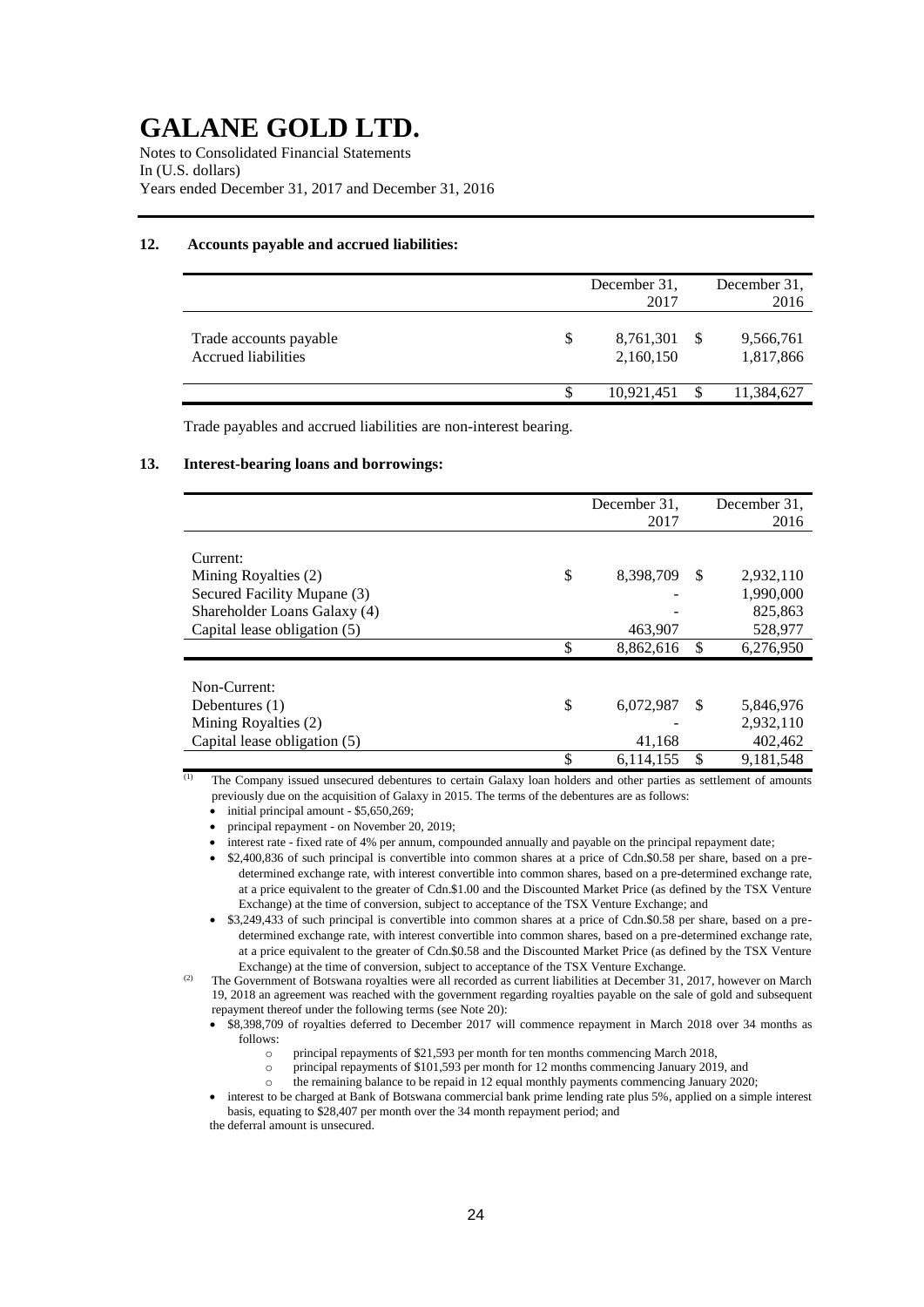Notes to Consolidated Financial Statements In (U.S. dollars) Years ended December 31, 2017 and December 31, 2016

- The Company entered into a loan facility and gold prepayment agreement with Samsung C&T UK Ltd dated as of August 22, 2014, as amended in November 2015, February 2017, March 2017 and April 2017. The current terms of the loan facility and the gold prepayment agreement are as follows:
	- the final scheduled payment of \$328,000 was made in October 2017;
	- in each month following the repayment period and for such period as gold dore is produced Samsung will have the right to request delivery of all gold dore produced from the Tau ore body and the low grade stockpiles. In each case the price for the gold produced can be selected by Samsung from any one of the four London Bulletin AM or PM dollar gold fixing prices falling either on the delivery date or on the day immediately following the delivery date, less a discount of 2%; and
- in each month following the repayment period Samsung has been provided with the right of first refusal to purchase all gold produced from the Company's operations in Botswana on terms that are no more favourable than offered by a third party;
- There are numerous shareholder loan agreements entered into in connection with the acquisition of Galaxy denominated in South African Rand. The terms of the agreements are:
	- the rate of interest is between 15% per annum and South African prime rate plus 6% calculated and compounded monthly; and
	- under South African law the shareholder loan amounts are prescribed during the year which allows the Company to write-off the outstanding shareholder loan balances.
- The Company acquired one light vehicle in 2014 for use at the mine for total cost of \$27,000 and financed the purchase through capital lease obligations. The capital leases are for a term of 36 months, with average monthly payments of \$870 per month principal and interest and a final payment of \$11,889, with the final payment paid in June 2017. In addition, the Company acquired a Komatsu Dozer in March 2015 and financed \$535,000 of the acquisition costs. The lease term is 48 months with monthly payments of approximately \$13,500 per month principal and interest. In December 2016, the Company acquired an Atlas Copco Simba drilling machine and financed \$617,000 of the acquisition cost. The lease term is 24 months with monthly payments of approximately \$28,616 in principal and interest.

#### Contractual Repayment Schedule

|                          | 2018      | 2019      | 2020 | Total      |
|--------------------------|-----------|-----------|------|------------|
|                          |           |           | \$   | \$         |
| <b>Mining Royalties</b>  | 8,398,709 |           |      | 8,398,709  |
| Capital lease obligation | 463.907   | 41.168    | -    | 505,075    |
| <b>Debentures</b>        |           | 6.072.987 |      | 6.072.987  |
| Total                    | 8.862.616 | 6.114.155 |      | 14.976.771 |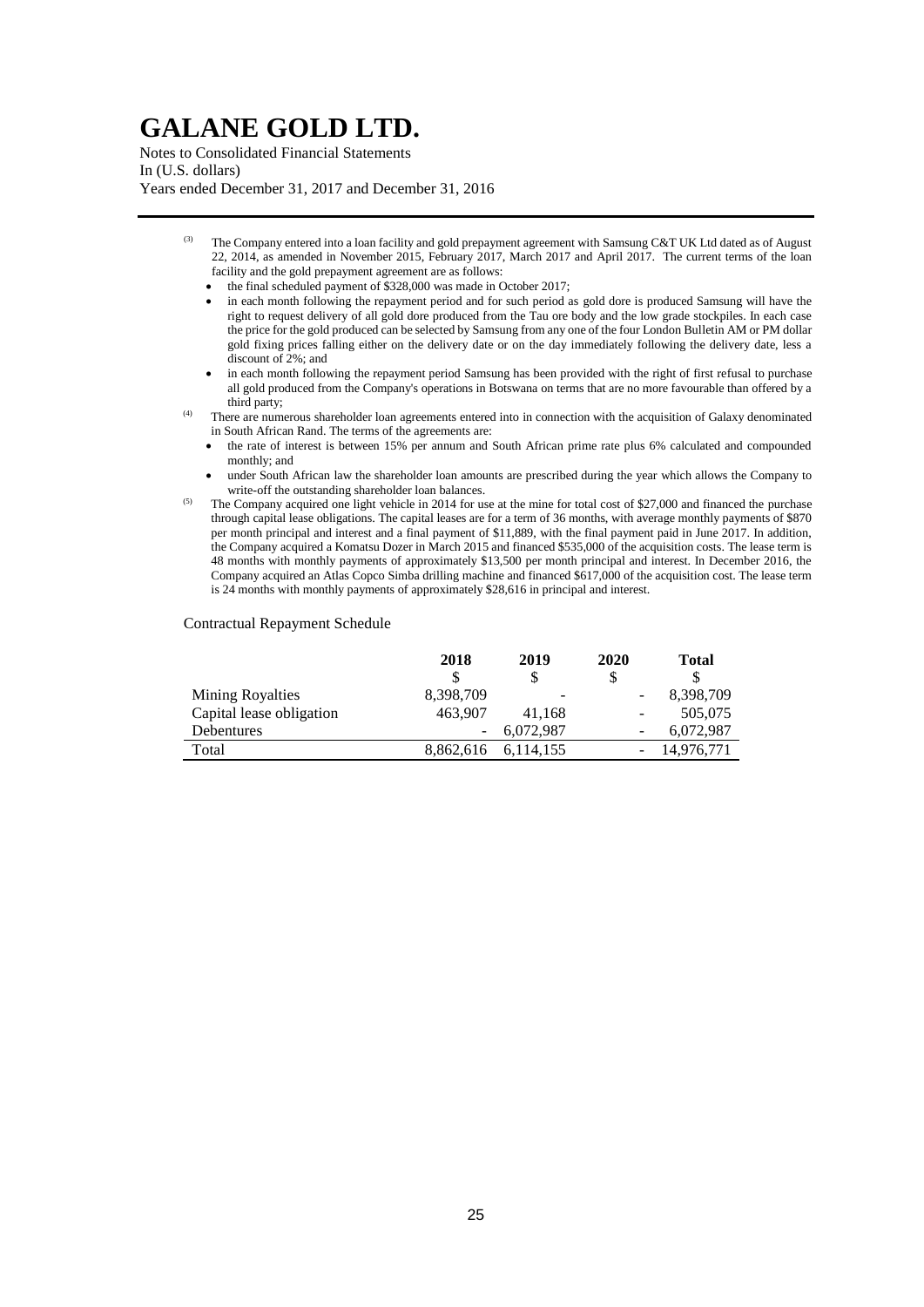Notes to Consolidated Financial Statements In (U.S. dollars) Years ended December 31, 2017 and December 31, 2016

## **14. Income taxes:**

A reconciliation between tax expense and the product of accounting income multiplied by the combined federal and Ontario tax rate of 26.50% (2016 - 26.50%) is as follows:

|                                                                                                                             | 2017                          |               | 2016                             |
|-----------------------------------------------------------------------------------------------------------------------------|-------------------------------|---------------|----------------------------------|
| Accounting income (loss) before income tax                                                                                  | \$<br>(2,342,969)             | <sup>\$</sup> | (6,662,815)                      |
| Statutory income tax rate                                                                                                   | 26.5%                         |               | 26.5%                            |
| Expected income tax (recovery) expense                                                                                      | \$<br>(620, 887)              | \$.           | (1,765,646)                      |
| (Non-taxable)/non-deductible items<br>Differences in foreign income tax rates<br>Change in unrecognised deferred tax assets | 71,894<br>(10,757)<br>559,750 |               | 80,445<br>(26, 529)<br>1,711,730 |
| Income tax expense/(recovery)                                                                                               | \$                            | S             |                                  |

Net deferred tax assets have not been recognised in respect of the following, because it is not probable that future taxable profits will be available against which the group can use the benefits therefrom:

|                                                       | 2017             |     | 2016         |
|-------------------------------------------------------|------------------|-----|--------------|
| Unused tax losses                                     | \$<br>61,511,505 | \$. | 60,776,788   |
| Restoration and Rehabilitation provisions             | 3,606,746        |     | 3,210,107    |
| Mining properties                                     | (15,217,274)     |     | (16,968,318) |
| Plant and equipment                                   | (2,324,908)      |     | (2,432,136)  |
| Mining royalties payable                              | 8,398,709        |     | 5,864,220    |
| Un-deducted finance costs                             | 400,000          |     | 175,128      |
|                                                       | \$<br>56,374,778 | \$  | 50,625,789   |
|                                                       |                  |     |              |
| The unused tax losses by jurisdiction are as follows: |                  |     |              |
|                                                       | 2017             |     | 2016         |
| <b>Botswana</b>                                       | \$<br>51,089,366 | \$. | 52,096,630   |
| Canada                                                | 10,422,139       |     | 8,680,313    |
|                                                       | \$<br>61.511.505 | \$  | 60.776.788   |

The Botswana tax losses are classified as an operating loss and can be carried forward indefinitely. The Canadian losses are non-capital losses and expire over the years 2026 to 2037.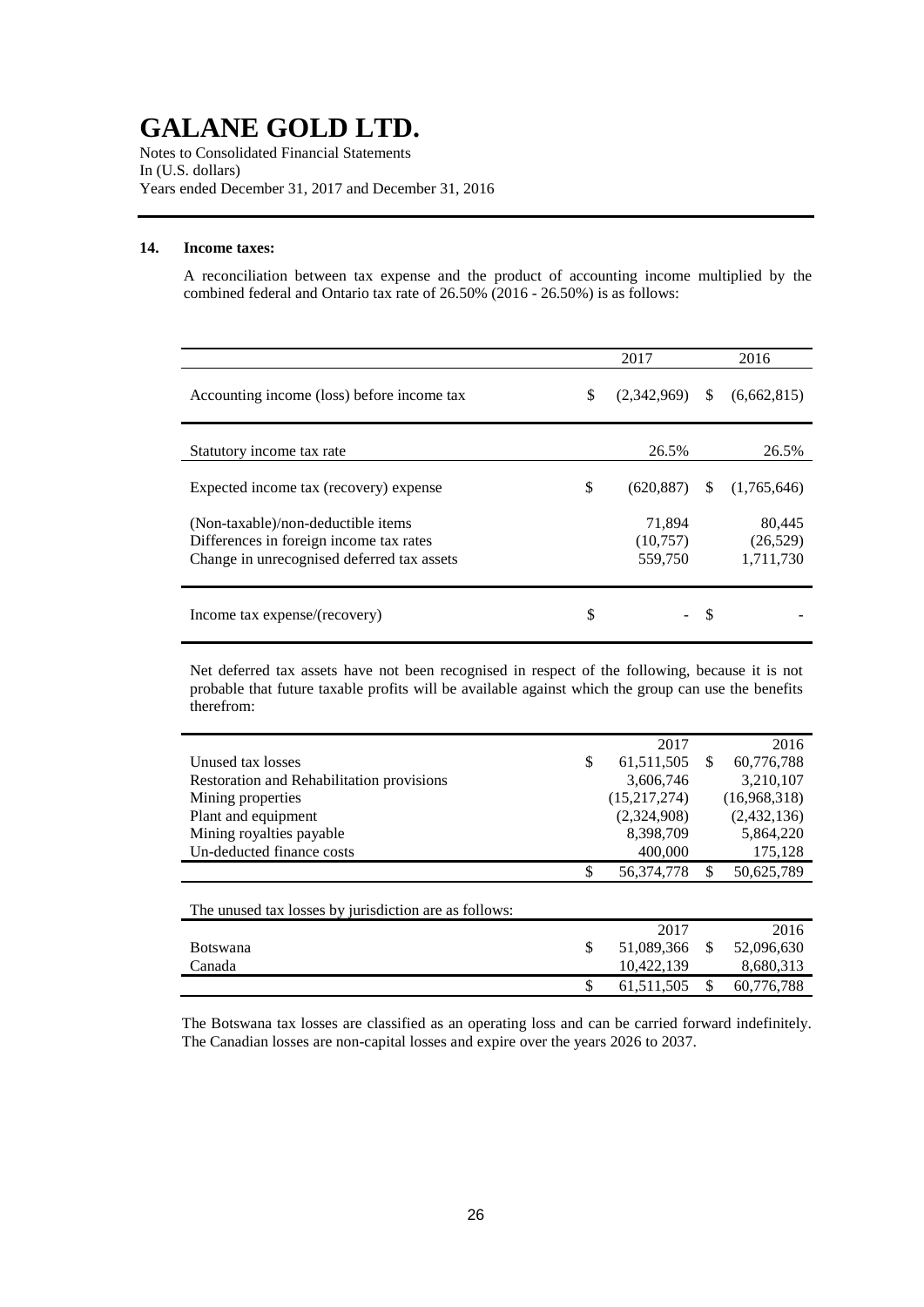Notes to Consolidated Financial Statements In (U.S. dollars) Years ended December 31, 2017 and December 31, 2016

### **15. Share Capital (a) Authorized share capital:**

As at December 31, 2017, the authorized share capital of the Company consisted of an unlimited number of common shares. All issued shares are fully paid.

## **(b) Issued share capital:**

As at December 31, 2017, 146,804,760 common shares are issued and outstanding.

The Company issued 1,715,782 common shares during the year ended December 31, 2017. The Company issued 965,782 common shares pursuant to the Company's deferred share unit plan at a weighted average price of C\$0.17. There were also 750,000 common shares issued following the exercise of options at an exercise price of C\$0.05 per share.

During the year ended December 31, 2016, the Company had the following share transactions:

On May 9, 2016, the Company closed an offering (the "Rights Offering") with a total of 71,314,442 common shares issued pursuant to the Rights Offering at an issuance price of C\$0.01.

On November 16, 2016, the Company issued 2,340,094 common shares to holders of ordinary shares of Galaxy who elected to receive common shares.

On December 15, 2016, 120,000 common shares were issued as deferred matching shares under the employee share purchase plan.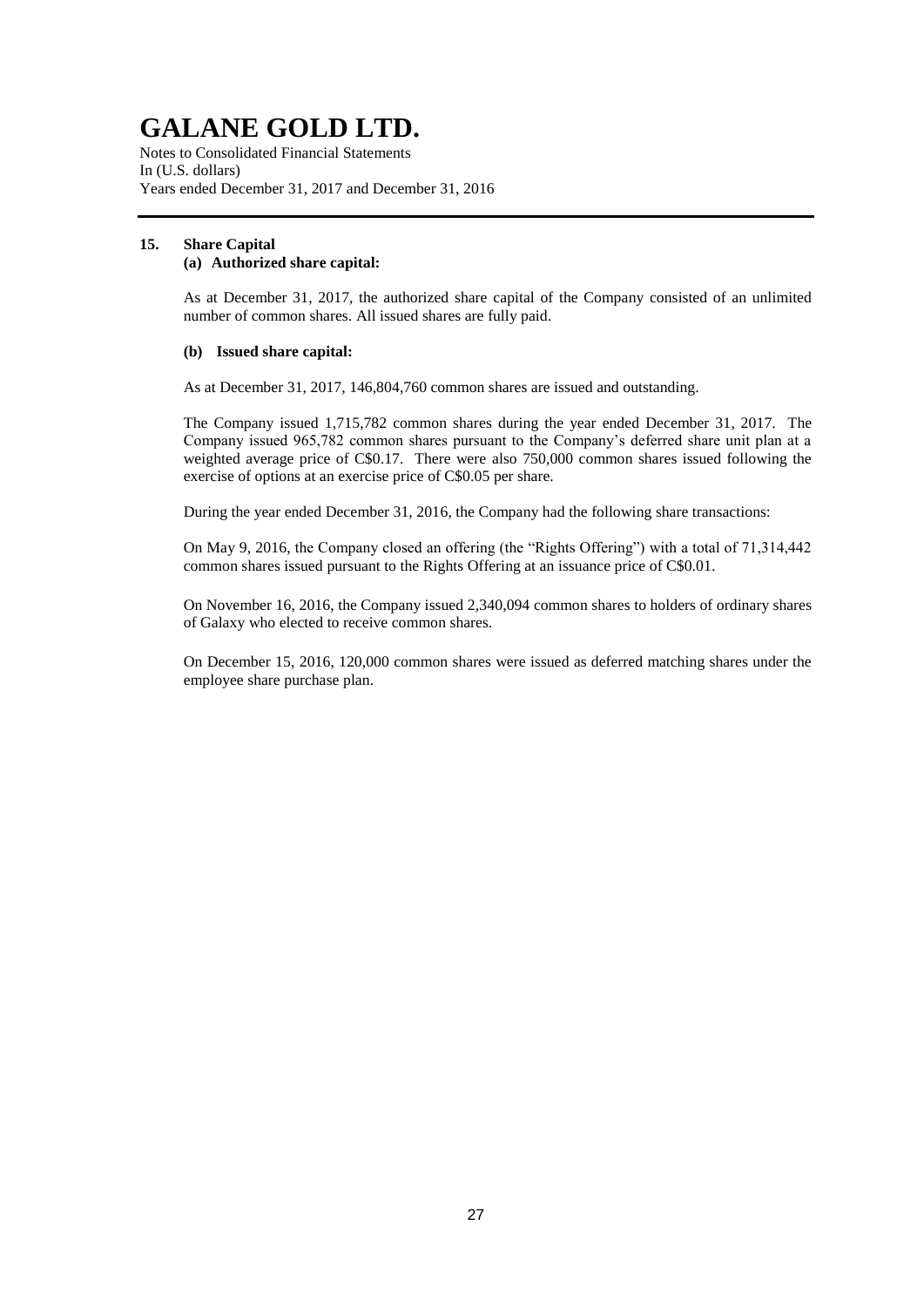Notes to Consolidated Financial Statements In (U.S. dollars) Years ended December 31, 2017 and December 31, 2016

## **(c) Stock options:**

The Company has a stock option plan whereby options may be granted to directors, officers, employees and consultants. As at December 31, 2017, a maximum of 14,680,476 options to purchase common shares were issuable under the Company's stock option plan, of which 4,980,476 remained available for issuance. Under the Company's stock option plan, the Company may grant options for up to 10% of the issued and outstanding common shares to directors, officers, employees and consultants. Under the plan, the exercise price and vesting is at the discretion of the Board, can be granted for a maximum term of ten years, with certain restrictions as to limits on amounts granted to insiders, consultants or person engaged in investor relations activities.

The following is a summary of stock options outstanding as at December 31, 2017 and December 31, 2016 along with changes during the years then ended:

|                                                           |                      |    | Weighted<br>Average              |
|-----------------------------------------------------------|----------------------|----|----------------------------------|
|                                                           | Number of<br>Options |    | <b>Exercise Price</b><br>(CDN\$) |
| Balance December 31, 2015 and 2014                        | 3,255,000            | \$ | 0.54                             |
| Options expired                                           | (1,165,000)          |    | 0.78                             |
| Options granted May 27, 2016, expiring May, 27, 2017      | 1.000.000            |    | 0.05                             |
| Options granted August 17, 2016, expiring August 17, 2021 | 8.200.000            |    | 0.12                             |
| Balance December 31, 2016 <sup>(1)(2)</sup>               | 11,290,000           | S  | 0.18                             |
| Options expired                                           | (1,090,000)          |    | 0.84                             |
| Options cancelled                                         | (250,000)            |    | 0.05                             |
| Options exercised $(3)$                                   | (750,000)            |    | 0.05                             |
| Options granted May 29, 2017, expiring May 29, 2022       | 500,000              |    | 0.10                             |
| Balance December 31, $2017^{(1)(2)}$                      | 9,700,000            | \$ | 0.11                             |
|                                                           |                      |    |                                  |

(1) The weighted average time to expiration for outstanding options is 3.1 years. a. The range of exercise price are Cdn.\$0.095 to Cdn.\$0.12.

<sup>(2)</sup> As at December 31, 2017, 2,690,000 options were exercisable (2016 – 3,218,898).

(3) The weighted average share price on the exercise dates for the 2017 stock option exercises was CA\$0.09 (2016 – n/a).

The Company recognizes share-based compensation expense for all stock options granted using the fair value on grant date as calculated by using the Black Scholes Model. The Company used the following weighted average assumptions for the Model in 2017:

|                           | 2017     | 2016      |
|---------------------------|----------|-----------|
| - Risk free interest rate | $0.94\%$ | 1.02%     |
| - Expected volatility     | 8.99%    | 80.00%    |
| - Expected life           | 5 years  | 2.5 years |
| - Dividend rate           | nil      | nıl       |

A share-based compensation amount of \$166,570 has been recognized in general and administrative expenses for stock options in the year ended December 31, 2017 (2016 - \$138,920).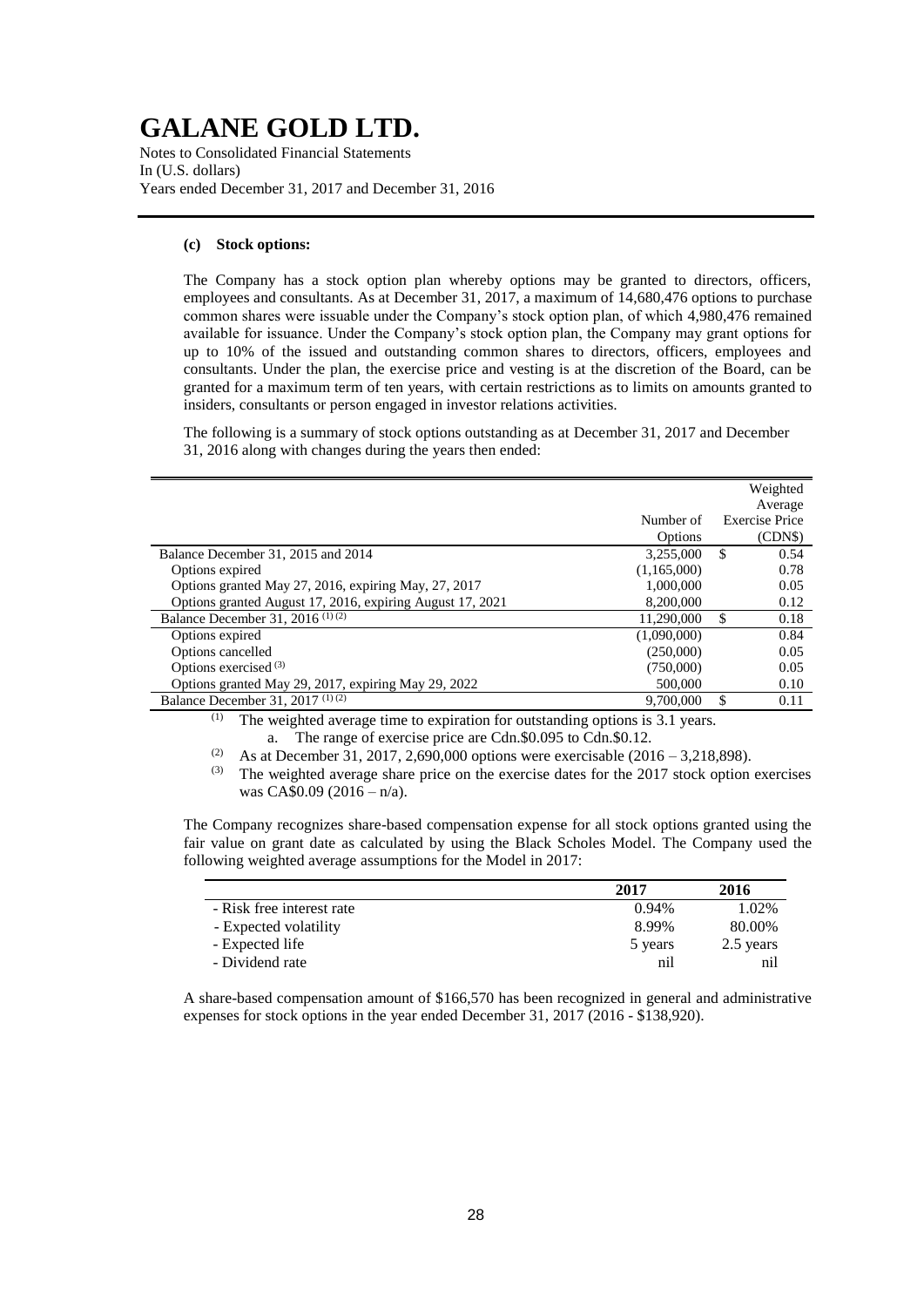Notes to Consolidated Financial Statements In (U.S. dollars) Years ended December 31, 2017 and December 31, 2016

## **(d) Warrants:**

The following is a summary of warrants outstanding as at December 31, 2017 and December 31, 2016 and changes during the years then ended:

|                                         | Number of<br>Warrants | Weighted<br>Average<br><b>Exercise Price</b> |
|-----------------------------------------|-----------------------|----------------------------------------------|
|                                         |                       | (CDN\$)                                      |
| Balance, December 31, 2015              | 4,076,598             | 0.10                                         |
| Warrants issued November 16, 2016 $(1)$ | 520,016               | 0.18                                         |
| Balance, December 31, 2016              | 4,596,614             | 0.11                                         |
| Warrants expired November 20, 2017      | (4,076,598)           | 0.10                                         |
| Balance, December 31, 2017              | 520,016               | 0.18                                         |

(1) Using the Black Scholes Model the warrants issued on the acquisition of the minority interest in Galaxy were valued at \$30,416 on issuance. The assumptions used in the Black Scholes Model are:

| 0.61%                 |
|-----------------------|
|                       |
| 143%                  |
| 3 years and 11 months |
|                       |

### **(e) NLE Shares:**

The Company entered into an agreement (the "NLE Agreement") on July 27, 2011 to acquire all of the issued and outstanding shares of NLE.

The NLE Agreement provides for the issuance of up to an additional 8,750,000 common shares upon the achievement of exploration milestones on the NLE mineral properties within seven years from the date of the closing of the NLE Acquisition. On April 8, 2014, the Company issued an aggregate of 1,375,000 common shares as a result of the achievement of the first milestone. As a result, the Company provided for a share based compensation amount of \$157,986 (1,375,000 common shares at a price of CDN\$0.12 per share) which was recognized as an addition to fixed assets.

## **(f) Deferred Share Units:**

The Company has established a deferred share unit plan whereby deferred share units ("DSUs") may be granted to directors, officers, employees and consultants. As at December 31, 2017, a maximum of 13,262,888 DSUs were issuable under the Company's deferred share unit plan, of which 7,327,060 remained available for issuance (2016 – maximum 13,262,888 of which 9,423,844 remained available). Included in stock based compensation was  $$104,726$  in relation to the DSUs (2016 – \$124,493). The total value of the DSUs still to be expensed at December 31, 2017 is \$129,388 (December 31, 2016 – \$69,945). On issuance of the DSUs the fair value is calculated as the quoted share price on date of grant times the number of DSUs issued. The compensation expense is then recognized over the vesting period of the DSUs. The Board at its discretion can determine the vesting schedule applicable to an award of DSUs at the time of award.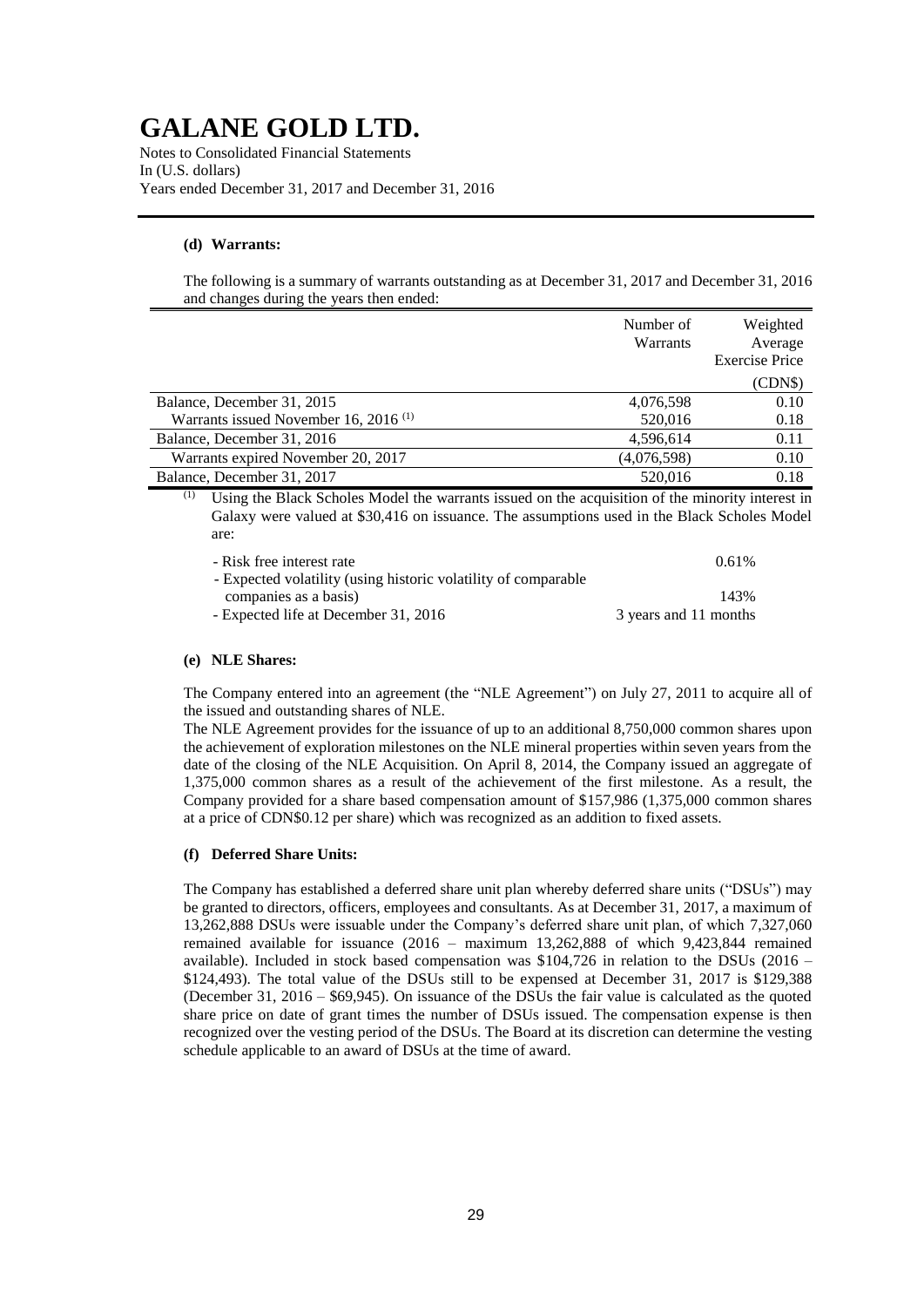Notes to Consolidated Financial Statements In (U.S. dollars) Years ended December 31, 2017 and December 31, 2016

## **(g) Loss per share:**

The calculations of loss per share is based on the following data:

|                                                              | December 31, |             |   | December 31, |  |  |
|--------------------------------------------------------------|--------------|-------------|---|--------------|--|--|
|                                                              |              | 2017        |   | 2016         |  |  |
| Loss attributable to Galane Shareholders                     | S            | (2,342,969) | S | (5,916,740)  |  |  |
| Weighted average number of common shares outstanding for     |              |             |   |              |  |  |
| purposes of basic earnings per share                         |              | 146,410,997 |   | 117,591,580  |  |  |
| Dilutive deferred share units                                |              |             |   |              |  |  |
| Dilutive options                                             |              |             |   |              |  |  |
| Weighted average number of common shares outstanding for the |              |             |   |              |  |  |
| purpose of diluted earnings per share                        |              | 146,410,997 |   | 117,591,580  |  |  |
| Loss per share                                               |              |             |   |              |  |  |
| Basic                                                        | \$           | (0.02)      | S | (0.05)       |  |  |
| Diluted                                                      |              | (0.02)      |   | (0.05)       |  |  |

In the year ended December 31, 2017, 9,700,000 stock options, 520,016 warrants and 4,970,046 deferred share units were excluded from the calculation of loss per share as they were anti-dilutive. In the year ended December 31, 2016, 11,290,000 stock options, 4,596,614 warrants, 3,839,044 deferred share units excluded from the calculation of loss per share as they were anti-dilutive.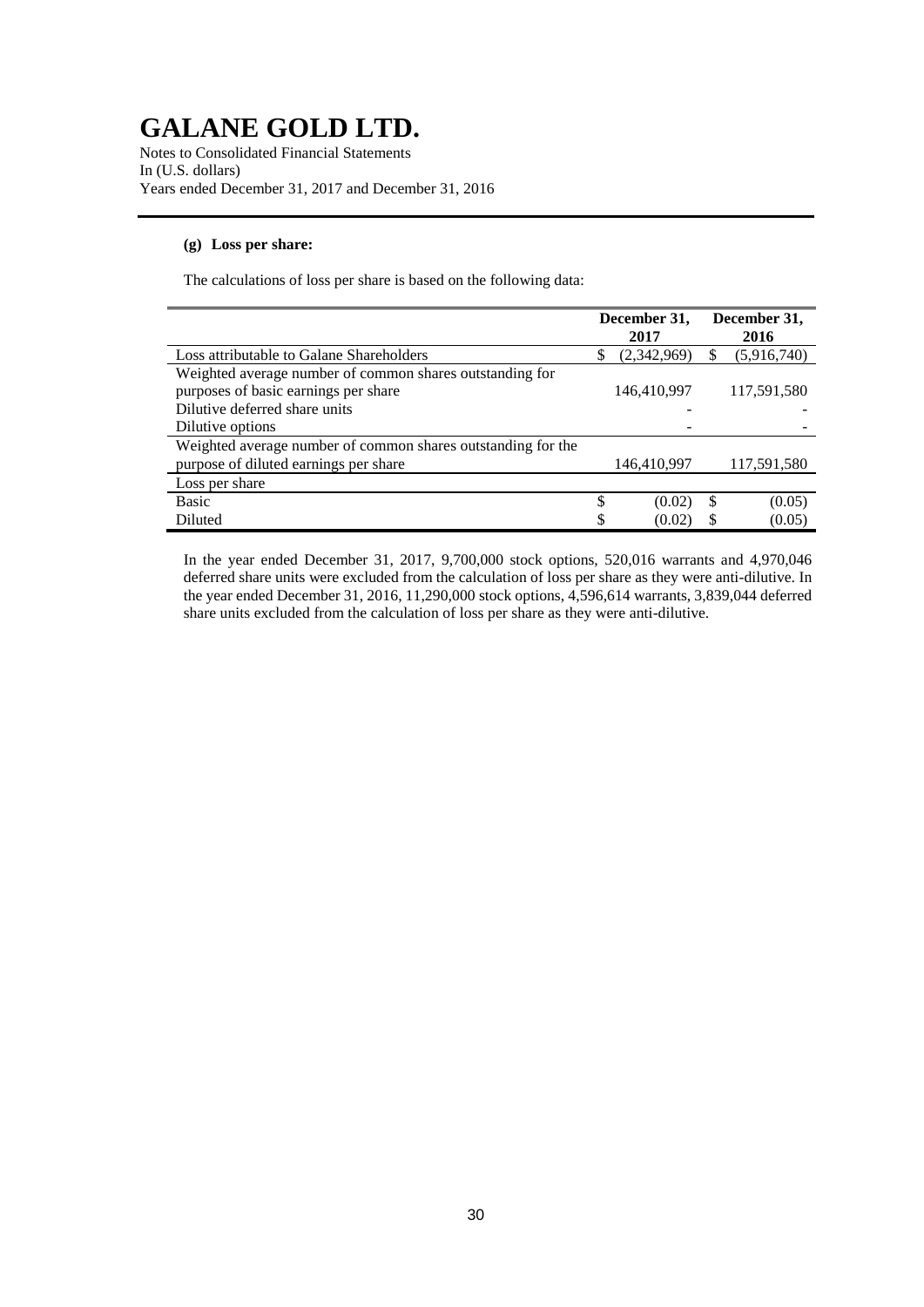Notes to Consolidated Financial Statements In (U.S. dollars) Years ended December 31, 2017 and December 31, 2016

## **16. Breakdown of earnings and comprehensive earnings items:**

The following is a breakdown of certain items in the consolidated statement of loss and comprehensive loss:

## **(a) Mining costs**

|                               | 2017       |     | 2016       |
|-------------------------------|------------|-----|------------|
| Mining and production         | 27.510.234 | \$. | 25,897,392 |
| Administrative                | 3.893.409  |     | 3.991.142  |
| Total costs                   | 31.403.643 |     | 29,888,534 |
| Depreciation and amortization | 4.161.119  |     | 4,080,964  |
|                               | 35,564,762 |     | 33.969.498 |

## **(b) Corporate general and administration**

|                          | 2017 |           |  | 2016      |  |  |
|--------------------------|------|-----------|--|-----------|--|--|
| Professional fees        |      | 423.429   |  | 736.877   |  |  |
| Corporate administration |      | 1,185,021 |  | 1,086,979 |  |  |
| Share-based compensation |      | 271.298   |  | 274,745   |  |  |
|                          |      | 1.879.748 |  | 2,098,602 |  |  |

## **(c) Financing costs**

|                                                           | 2017 |           |  | 2016    |  |
|-----------------------------------------------------------|------|-----------|--|---------|--|
| Interest on long term debt                                |      | 799.857   |  | 625,011 |  |
| (Decrease) / Increase in value of warrants denominated in |      |           |  |         |  |
| foreign currency                                          |      | 2.228     |  | (1,243) |  |
| Accretion on restoration and rehabilitation provision     |      | 390.916   |  | 234.542 |  |
|                                                           |      | 1,193,001 |  | 858,310 |  |

## **(d) Other (income) / expenses**

|                      | 2017 |            |   | 2016      |  |  |
|----------------------|------|------------|---|-----------|--|--|
| Other income         |      | (14,372)   |   | (14, 537) |  |  |
| Galaxy ongoing costs |      | (916, 327) |   | 678,396   |  |  |
|                      |      | (930, 699) | J | 663,859   |  |  |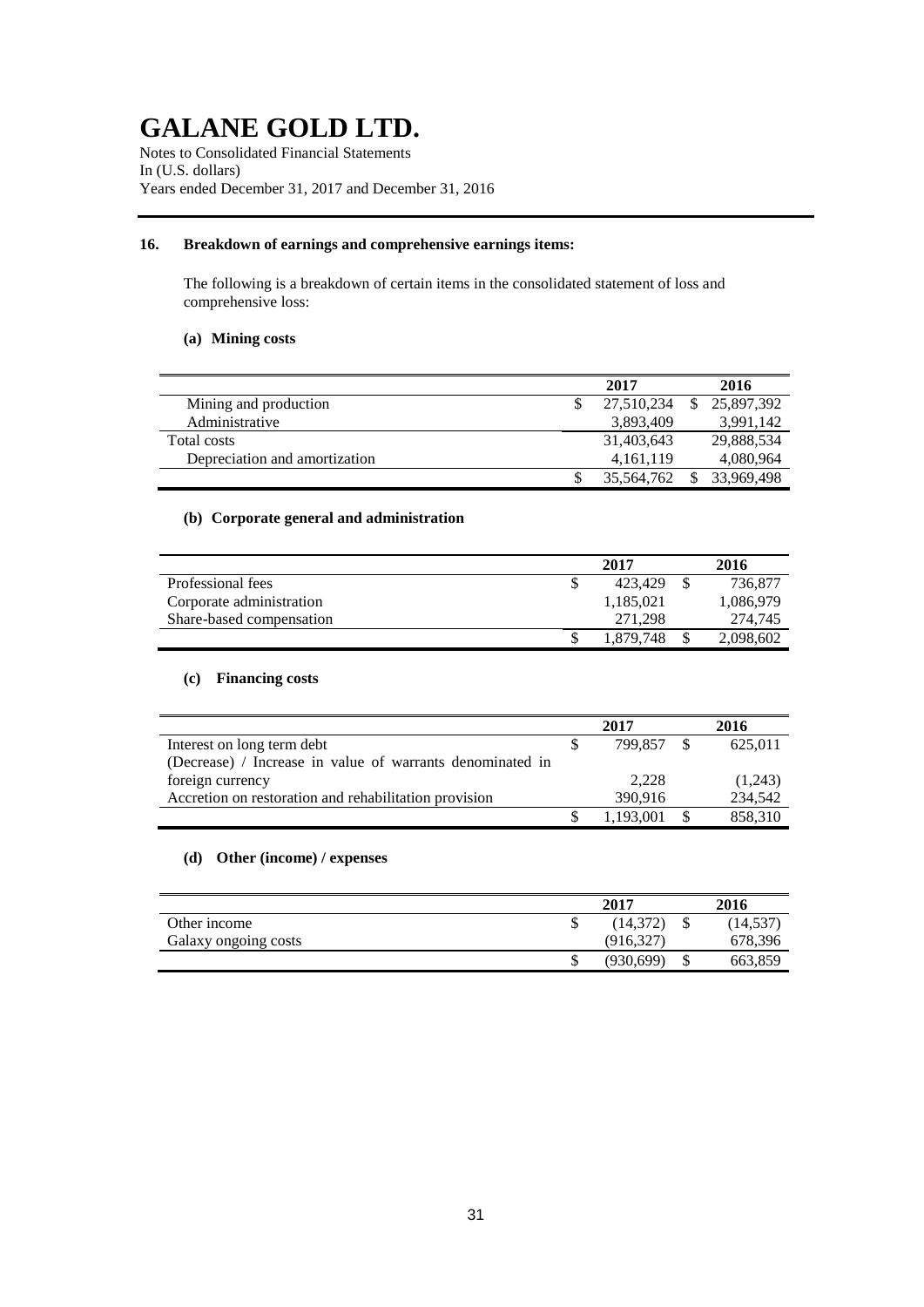Notes to Consolidated Financial Statements In (U.S. dollars) Years ended December 31, 2017 and December 31, 2016

## **17. Commitments and Contingencies**

### **(a) Royalty expenses**

Production from the Mupane operation is subject to royalties due to the Government of Botswana (included in mining costs) of 5% of revenues based on market prices at the date of shipment. For the year to December 31, 2017, the Company expensed \$1,915,633 in royalties (2016 - \$1,665,519).

### **(b) Operating contractual obligations**

The Company has operating lease obligations which relate to obligations for land operating lease agreements as follows:

| To be incurred in 2018     | \$394,411   |
|----------------------------|-------------|
| To be incurred $2019-2022$ | \$1,303,816 |

### **(c) Tax assessments**

The Company is also subject to the possibility of revised tax assessments for some years. The Company does not believe that, should unfavourable decisions arise from any review of its tax filings, that any amount it might be required to pay will be material. No such amounts have been provided for in these financial statements.

#### **18. Related party transactions**

During the year ended December 31, 2017 and 2016, the following related party transactions occurred:

- Charles Byron, the chief geologist and a former director of the Company:
	- o In 2016 the Company paid rent of \$8,586 for office premises to Great African Services (Pty) Ltd., a company owned by a consortium of individuals that includes Charles Byron.

The remuneration of directors and other members of key management personnel during the year ended December 31, 2017 is as follows:

|                                |         | Year ended   | Year ended |              |  |
|--------------------------------|---------|--------------|------------|--------------|--|
|                                |         | December 31, |            | December 31. |  |
|                                | 2017    |              | 2016       |              |  |
| <b>Salaries</b>                | S       | 1,025,663    |            | 1,080,447    |  |
| Directors fees                 |         | 264,516      |            | 262,180      |  |
| Share-based compensation $(1)$ | 271,298 |              |            | 237,834      |  |
|                                |         | 1,561,475    |            | 1,580,461    |  |

(1) Share-based compensation is the fair value of options, deferred matching shares and DSUs granted to key management personnel.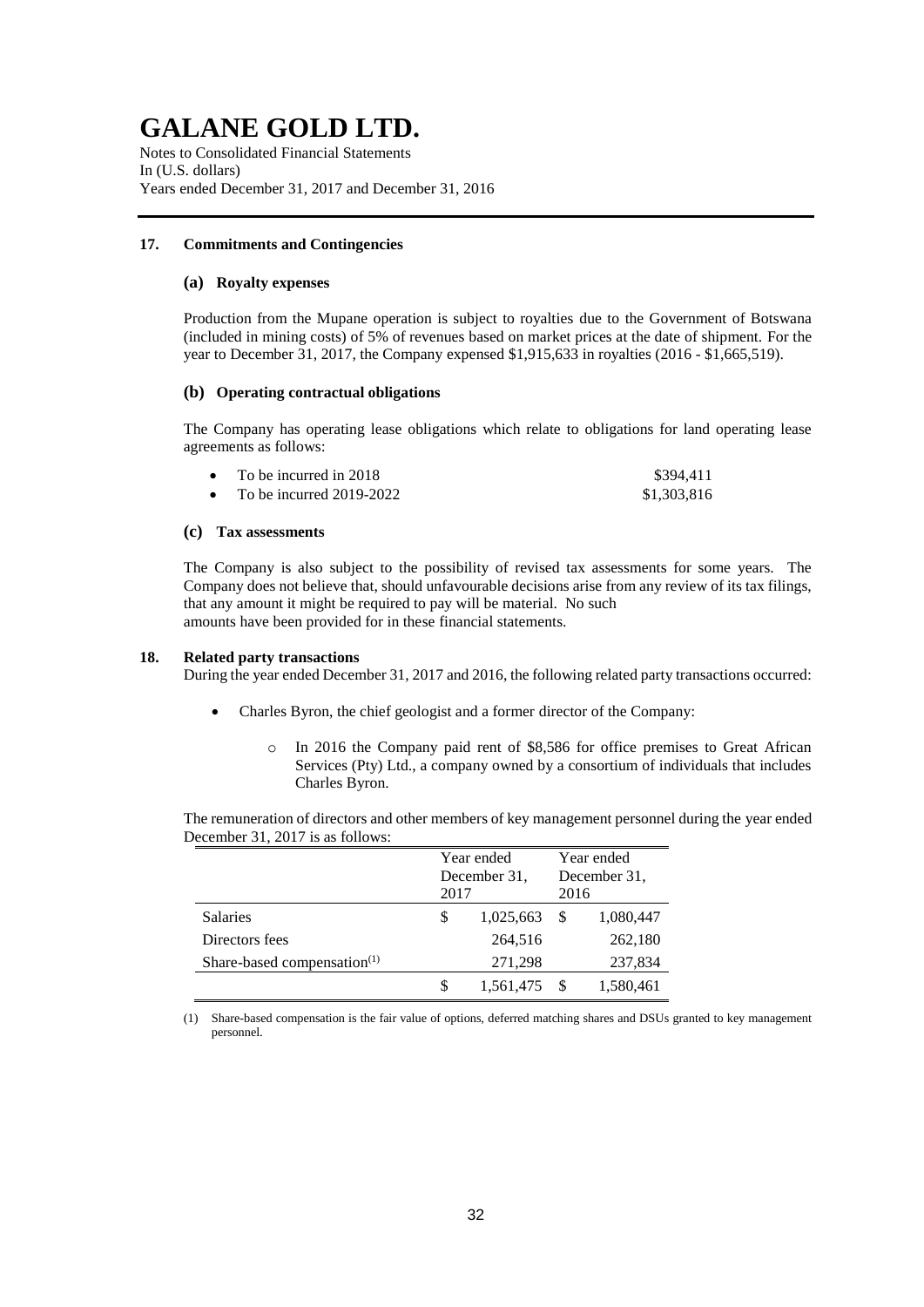Notes to Consolidated Financial Statements In (U.S. dollars) Years ended December 31, 2017 and December 31, 2016

## **19. Segmented information**

The Company operates in one reportable segment, being the exploration, development and operation of gold mining properties. All of the Company's equipment and mining assets are located in the Republic of Botswana and the Republic of South Africa. In the year ended December 31, 2017 and 2016 all revenues of the Company were earned in the Republic of Botswana. A breakdown of the total assets by geographic segment is as follows:

|                            | Canada<br>South<br><b>Botswana</b><br>Africa |              |                                    | <b>Total</b> |
|----------------------------|----------------------------------------------|--------------|------------------------------------|--------------|
| Cash                       | \$ 70.528                                    |              | $$217,956 \$2,262,217 \$2,550,701$ |              |
| All other assets           | 5.851                                        | 12,837,244   | 31,158,060                         | 44,001,155   |
| Balance, December 31, 2017 | 76.379                                       | \$13,055,200 | \$33,420,277                       | \$46,551,856 |

|                            | South<br>Canada<br>Africa |     | <b>Botswana</b>      |     | <b>Total</b>          |               |                       |
|----------------------------|---------------------------|-----|----------------------|-----|-----------------------|---------------|-----------------------|
| Cash<br>All other assets   | 6.185<br>5.453            | - S | 76.210<br>14.154.534 | \$. | 741.345<br>33,644,191 |               | 823.740<br>47,804,178 |
| Balance, December 31, 2016 | \$11.638                  |     | \$14,230,744         |     | \$34,385,536          | <sup>\$</sup> | 48.627.918            |

## **20. Subsequent Events**

## \$5,000,000 Secured Loan Facility

On March 5, 2018, the Company announced that it had entered into a loan agreement with Barak Fund SPC Limited ("Barak") with respect to a \$5,000,000 secured loan facility (the "Barak Facility"), for a term ending three years from the date of the first drawdown and bearing interest at a rate of 14% per annum. The funds are to be used towards the refurbishment and expansion of the processing facilities and restarting underground mining operations at the Galaxy Gold Mine in Barberton, South Africa. The Company will pay to Barak, or its nominee, 0.75% of the net proceeds accruing to Galaxy Gold Mining Limited ("Galaxy") under an off-take agreement covering the annual gold concentrate production of the Agnes gold mine in Barberton owned and operated by Galaxy, after taking into account all attributable logistics and freight costs, State Royalties (as defined in the Barak Facility) and value-added tax (if applicable). Drawdowns on the facility remain subject to certain conditions precedent, which the Company expects to complete by July 2018.